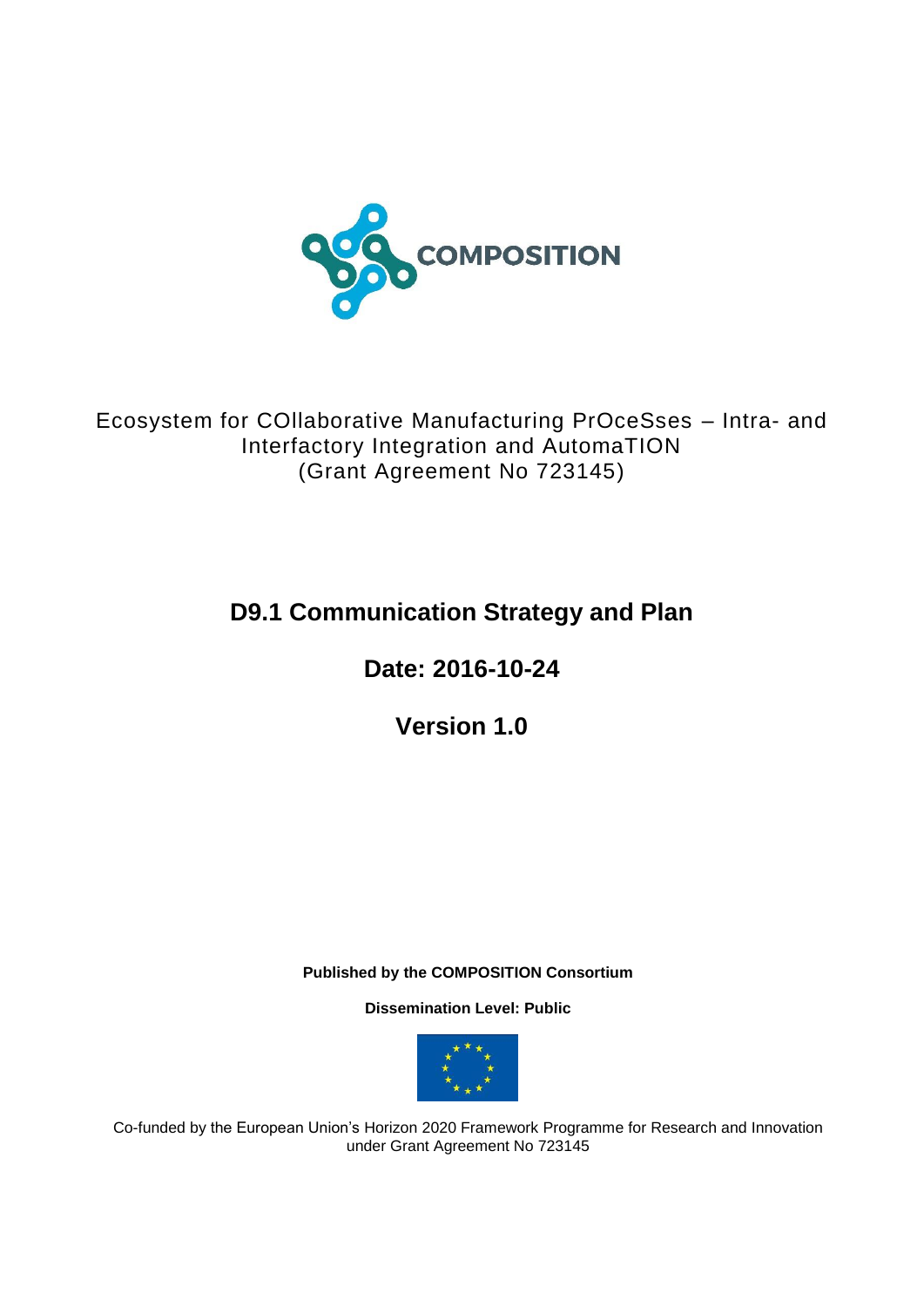## **Document control page**

| Document file:    | D9 1_Communication Strategy and Plan_v04.docx                                                                   |
|-------------------|-----------------------------------------------------------------------------------------------------------------|
| Document version: | 4                                                                                                               |
| Document owner:   | ATL                                                                                                             |
| Work package:     | WP9 - Business Models, Dissemination and Exploitation                                                           |
| Task:             | T9.1 – Communication and Dissemination Activities                                                               |
| Deliverable type: | [R]                                                                                                             |
| Document status:  | $\boxtimes$ Approved by the document owner for internal review<br>$\boxtimes$ Approved for submission to the EC |

## **Document history:**

| <b>Version</b> | Author(s)                                             | <b>Date</b> | Summary of changes made                                                                 |
|----------------|-------------------------------------------------------|-------------|-----------------------------------------------------------------------------------------|
| 0.1            | Louise Birch Riley (IN-JET)                           | 2016-09-15  | Table of Contents and initial input                                                     |
| 0.2            | Ifigeneia Metaxa (ATL)                                | 2016-09-26  | Target audiences, channels, messages and<br>languages. Context, challenges and mission. |
| 0.3            | Ifigeneia Metaxa (ATL)                                | 2016-10-03  | Communication Plan and Internal<br>Communication. Executive Summary and<br>Introduction |
| 0.4            | Ifigeneia Metaxa (ATL)<br>Matteo Pardi (NXW)          | 2016-10-06  | Version submitted for review                                                            |
| 0.5            | Ifigeneia Metaxa (ATL)                                | 2016-10-20  | Consideration of first reviewer's remarks                                               |
| 0.6            | Ifigeneia Metaxa (ATL)                                | 2016-10-21  | Consideration of second reviewer's remarks                                              |
| 1.0            | Louise Birch Riley (IN-JET)<br>Ifigeneia Metaxa (ATL) | 2016-10-24  | Final version submitted to the European<br>Commission                                   |

#### **Internal review history:**

| <b>Reviewed by</b>    | Date       | <b>Summary of comments</b> |
|-----------------------|------------|----------------------------|
| Mike Hayes, TNI-UCC   | 2016-10-18 |                            |
| Daniela Fisseler, FIT | 2016-10-20 |                            |

#### **Legal Notice**

The information in this document is subject to change without notice.

The Members of the COMPOSITION Consortium make no warranty of any kind with regard to this document, including, but not limited to, the implied warranties of merchantability and fitness for a particular purpose. The Members of the COMPOSITION Consortium shall not be held liable for errors contained herein or direct, indirect, special, incidental or consequential damages in connection with the furnishing, performance, or use of this material.

Possible inaccuracies of information are under the responsibility of the project. This report reflects solely the views of its authors. The European Commission is not liable for any use that may be made of the information contained therein.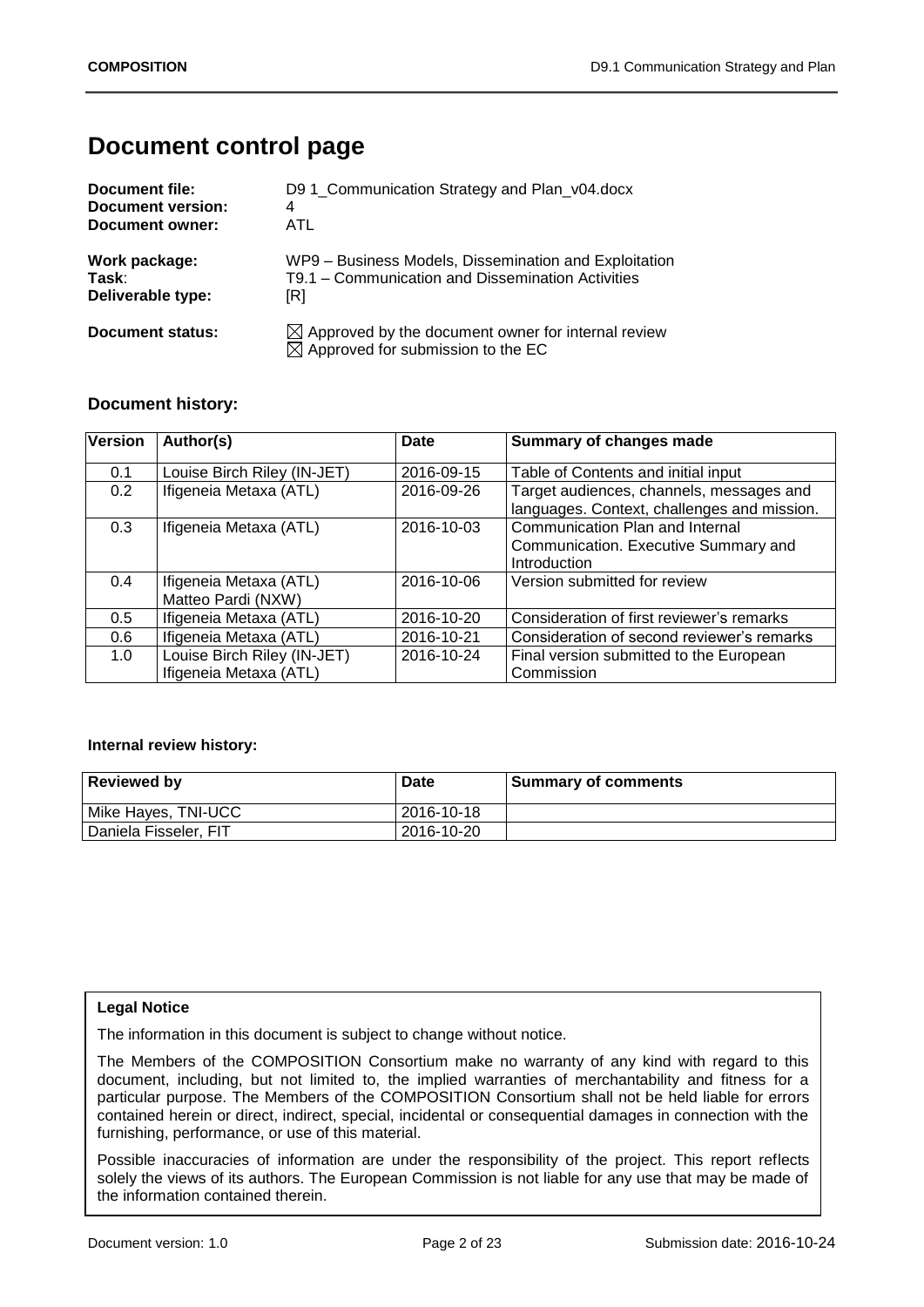# Index:

| 1                |  |
|------------------|--|
| $\mathbf{2}$     |  |
|                  |  |
|                  |  |
| 3                |  |
|                  |  |
|                  |  |
|                  |  |
|                  |  |
|                  |  |
|                  |  |
|                  |  |
|                  |  |
|                  |  |
|                  |  |
|                  |  |
|                  |  |
|                  |  |
|                  |  |
| $\blacktriangle$ |  |
|                  |  |
|                  |  |
| 5                |  |
|                  |  |
|                  |  |
|                  |  |
| 6                |  |
|                  |  |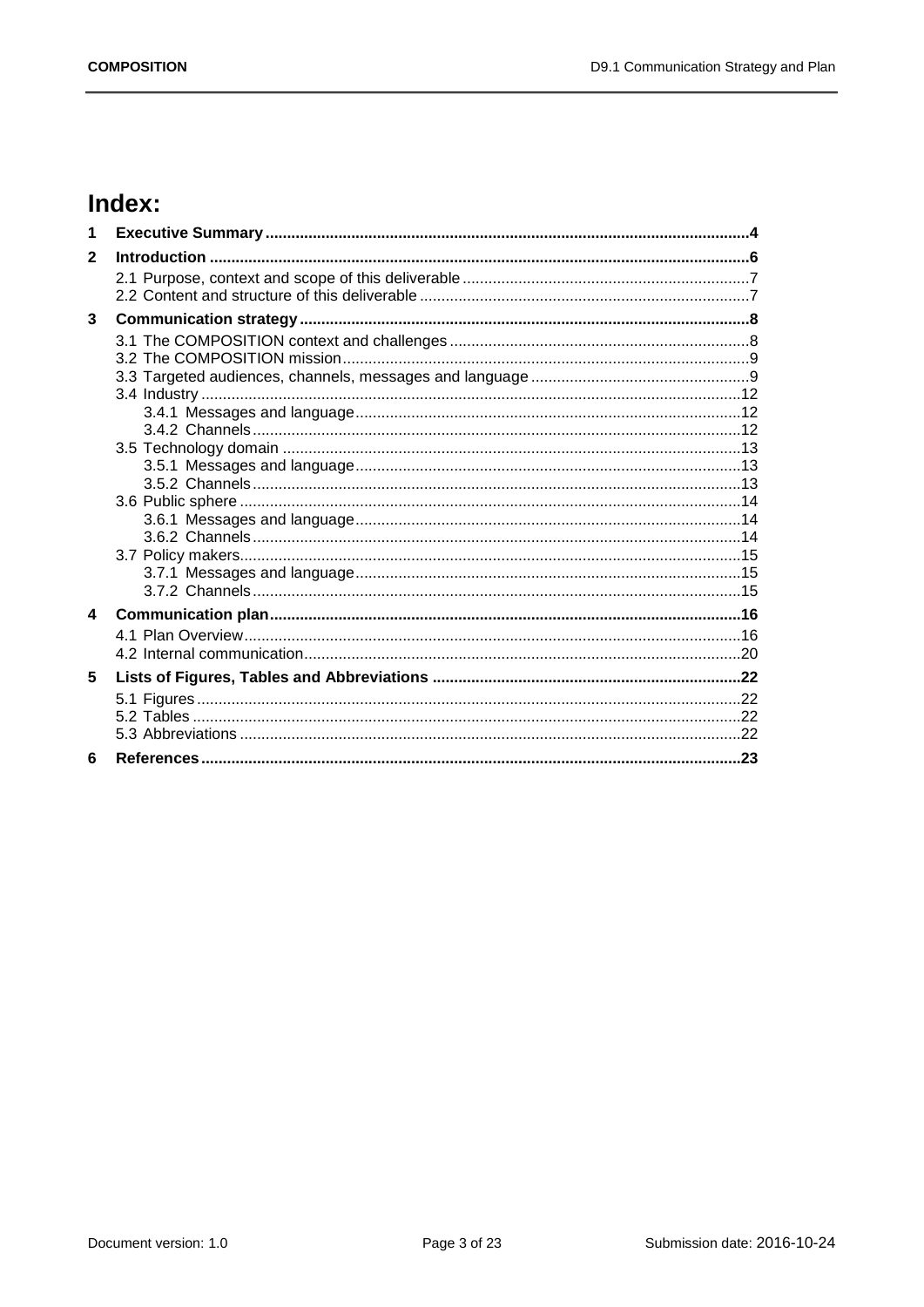## <span id="page-3-0"></span>**1 Executive Summary**

The preparation of the Communication Strategy and Plan was launched immediately after the start of the project in September 2016 with the cooperation of all the partners involved in the project.

This deliverable describes the scope and the approach for the *Communication Strategy and Plan* in order to achieve the highest and most effective visibility of the COMPOSITION project. It should be noted that this is an initial version that may be revisited as the project progresses and more information and tools become available.

The *Mission* of COMPOSITION is to propose advances in supply-chain centric communication and collaboration schemes that merge machine, human and organizational aspects. The scope is to develop an integrated information management system (IIMS) which optimises the internal production processes by exploiting existing data, knowledge and tools to increase productivity and dynamically adapt to changing market requirements. The project will also develop an ecosystem to support the interchange of data and services between factories and their suppliers with the aim to invite new market actors into the supply chain.

The *Communication Strategy* is to follow a structured approach, aiming to precisely identify the most relevant stakeholders at each stage of the lifetime of the project, as well as their motivations for their interest in integration and collaboration technologies. Moreover, in order to reach out to the different audiences in the most effective way, their favourite communication channels and approaches are identified with continuously updated content. The *challenges* that COMPOSITION needs to address are at (i) data level, (ii) production line/factory level and (iii) overall value chain level. These three levels/research areas have different needs and stakeholders to satisfy. For these areas, it is stressed that all types of target audiences are involved. Hence, the communication with them needs to be well-oriented and thought out.

The *Communication Objective* is to achieve the following impact targeted at different stakeholders;

- Demonstrate how the project contributes to building a stronger, greener EU manufacturing community;
- Show how different parts of the value chain can collaborate e.g. to increase productivity or reduce energy consumption;
- Explain how comprehensive information and management systems in geographical proximity in manufacturing clusters supply chains can improve production efficiency;
- Show how research outcomes can be relevant to our everyday lives, by creating jobs, introducing novel technologies, or making our lives more comfortable in other ways;
- Ensure that results are taken up by decision-makers to influence policy-making and by industry and the scientific community;
- Account for public spending by providing tangible proof that collaborative research adds value.

Four (4) major categories of *target audiences* (including subgroups) have been identified within the Communication Plan for COMPOSITION, considering the aforementioned parameters. These are: a) *Industry* (manufacturing and process companies, subassembly suppliers, system integrators, industrial research communities), b) *Technology domain* (ICT research communities, suppliers of enterprise and manufacturing execution systems, standardisation bodies for interoperability of manufacturing systems), c) *Public sphere* (general public/society at large, environmental agencies, associations and companies, academic communities, press), and d) *Policy makers* (politicians, CSR-responsible personnel in companies, business decision makers).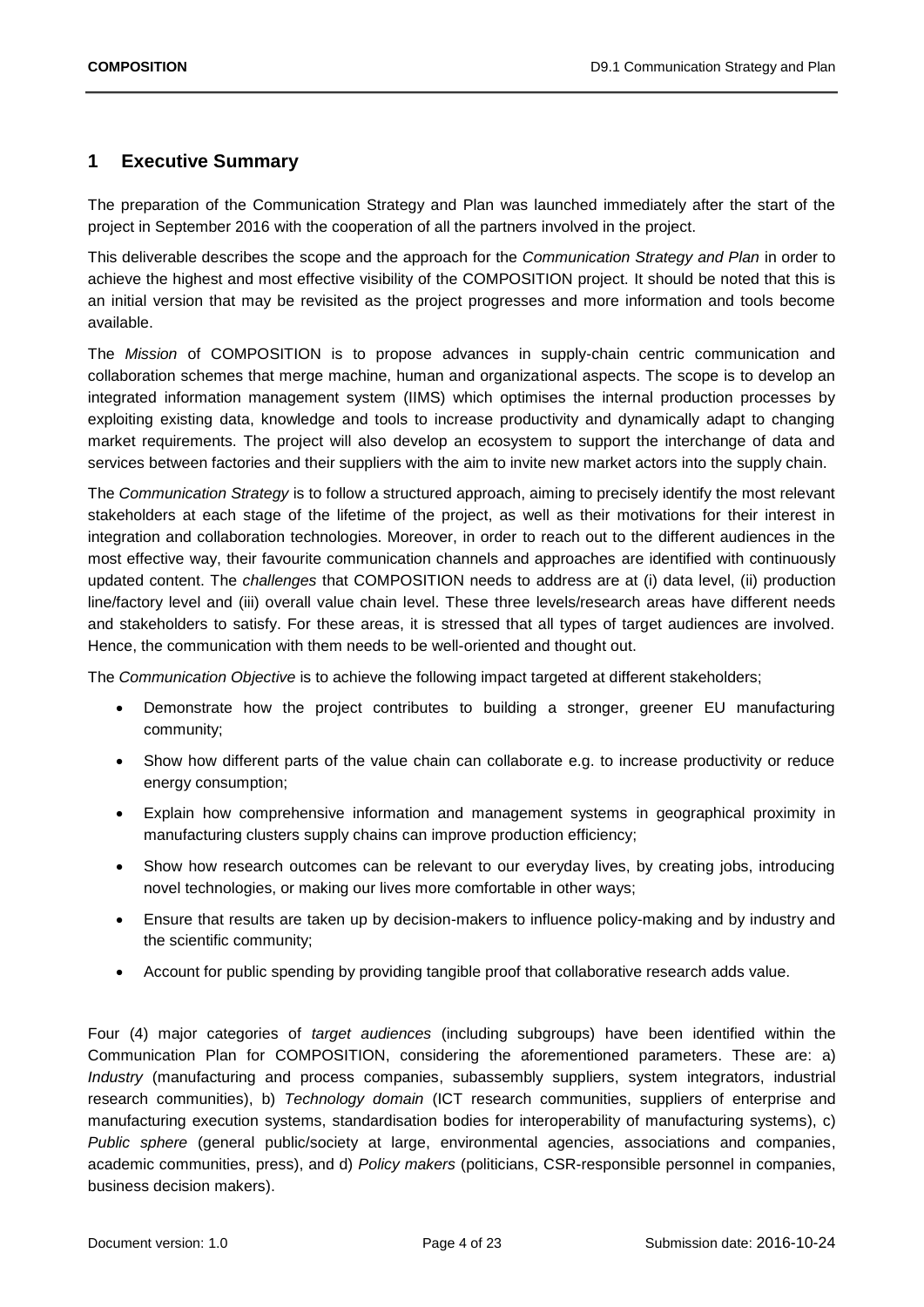The *Plan* is to continuously and actively publish project news and results on the project and partner websites, as well as, through suitable channels for each stakeholder group, to ensure visibility and impact. Measurements of the attainment of the plan will be done using Key Performance Indicators (KPI) specified for visibility and for knowledge impact creation.

The main communication *channels* of COMPOSITION will be the project website, social media, webinars, partner websites and social media platforms, online publication and journal libraries, conferences, events, trade shows, workshops, meetings, exhibitions, press and networks (local, national, EC channels). It is noted that the website will be running for at least two years after the project has concluded. Suited *messages* will be selected and attention will be given to the *language* (more or less technical) when addressing specific stakeholders. Moreover, three message phases have been outlined, according to the progress of the implementation of the project, as: early, middle and final, in the sense of content diversification.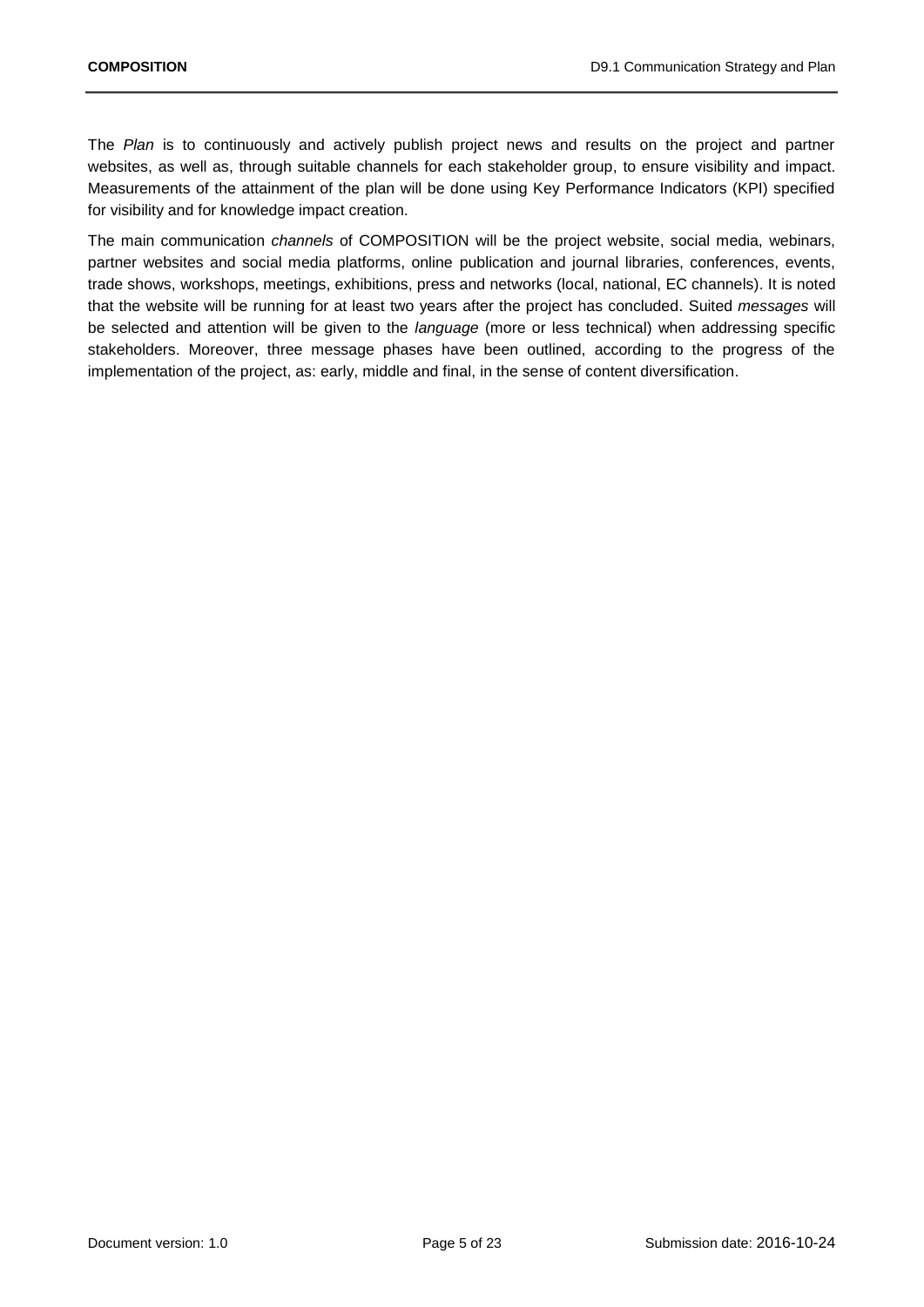## <span id="page-5-0"></span>**2 Introduction**

According to the European Commission (EC, 2014), European research project communication should aim to demonstrate the ways in which research and innovation is contributing to a European 'Innovation Union' and account for public spending by providing tangible proof that collaborative research adds value by:

- showing how European collaboration has achieved more than would have otherwise been possible, notably in achieving scientific excellence, contributing to competitiveness and solving societal challenges;
- showing how the outcomes are relevant to our everyday lives, by creating jobs, introducing novel technologies, or making our lives more comfortable in other ways;
- making better use of the results, by making sure they are taken up by decision-makers to influence policy-making and by industry and the scientific community to ensure follow-up.

Hence, communication is "*a strategically planned process, which starts at the outset of the action and continues throughout its entire lifetime, aimed at promoting the action and its results. It requires strategic and targeted measures for communicating relating to the action and its results to a multitude of audiences, including the media and the public and possibly engaging in a two-way exchange*".

The partners of the COMPOSITION project are a combination of research institutes, SMEs and industrial companies with a strong commitment to communicate and disseminate the approach and results. The synthesis of the consortium offers an opportunity to have a large impact. As discussed in D9.3 Dissemination Strategy and Plan, it will be possible to capitalise on each partner's individual dissemination channel to achieve this. The members of the consortium are:

<span id="page-5-1"></span>

| <b>Short name</b> | <b>Full name</b>                                                                                                                                                                      | <b>Type</b>           | <b>Country</b> |
|-------------------|---------------------------------------------------------------------------------------------------------------------------------------------------------------------------------------|-----------------------|----------------|
| Fraunhofer        | FRAUNHOFER GESELLSCHAFT ZUR FOERDERUNG<br>DER ANGEWANDTEN FORSCHUNG E.V.                                                                                                              | Research<br>Institute | Germany        |
| <b>BSL</b>        | <b>BOSTON SCIENTIFIC LIMITED</b>                                                                                                                                                      | Industrial<br>Company | Ireland        |
| <b>KLE</b>        | KLEEMANN HELLAS - INDUSTRIAL<br><b>COMMERCIAL</b><br><b>SOCIETE</b><br><b>ANONYME</b><br><b>FOR</b><br><b>MECHANICAL</b><br><b>CONSTRUCTION SA</b>                                    | Industrial<br>Company | Greece         |
| <b>ATL</b>        | ATLANTIS ENGINEERING AE                                                                                                                                                               | <b>SME</b>            | Greece         |
| <b>NXW</b>        | <b>NEXTWORKS</b>                                                                                                                                                                      | <b>SME</b>            | Italy          |
| <b>ELDIA</b>      | <b>DIAHEIRISI</b><br><b>ANONYMI</b><br>ELLINIKI<br><b>APPRIMATON</b><br>ETAIRIA - ELDIA                                                                                               | <b>SME</b>            | Greece         |
| <b>TNI-UCC</b>    | <b>COLLEGE</b><br><b>NATIONAL</b><br><b>UNIVERSITY</b><br><b>CORK</b><br>$\sim$<br>UNIVERSITY OF IRELAND, CORK                                                                        | Research<br>Institute | Ireland        |
| IN-JET            | <b>IN-JET APS</b>                                                                                                                                                                     | <b>SME</b>            | Denmark        |
| <b>CERTH</b>      | ETHNIKO KENTRO EREVNAS KAI TECHNOLOGIKIS<br><b>ANAPTYXIS</b>                                                                                                                          | Research<br>Institute | Greece         |
| <b>CNET</b>       | <b>CNET SVENSKA AB</b>                                                                                                                                                                | <b>SME</b>            | Sweden         |
| <b>ISMB</b>       | <b>SUPERIORE</b><br><b>BOELLA</b><br><b>SULLE</b><br>ISTITUTO<br><b>MARIO</b><br><b>TECNOLOGIE</b><br><b>DELL'INFORMAZIONE</b><br><b>DELLE</b><br>Е<br>TELECOMUNICAZIONI ASSOCIAZIONE | Research<br>Institute | Italy          |
| <b>ATOS</b>       | ATOS SPAIN SA                                                                                                                                                                         | Industrial<br>Company | Spain          |

**Table 1: Members of the COMPOSITION Consortium**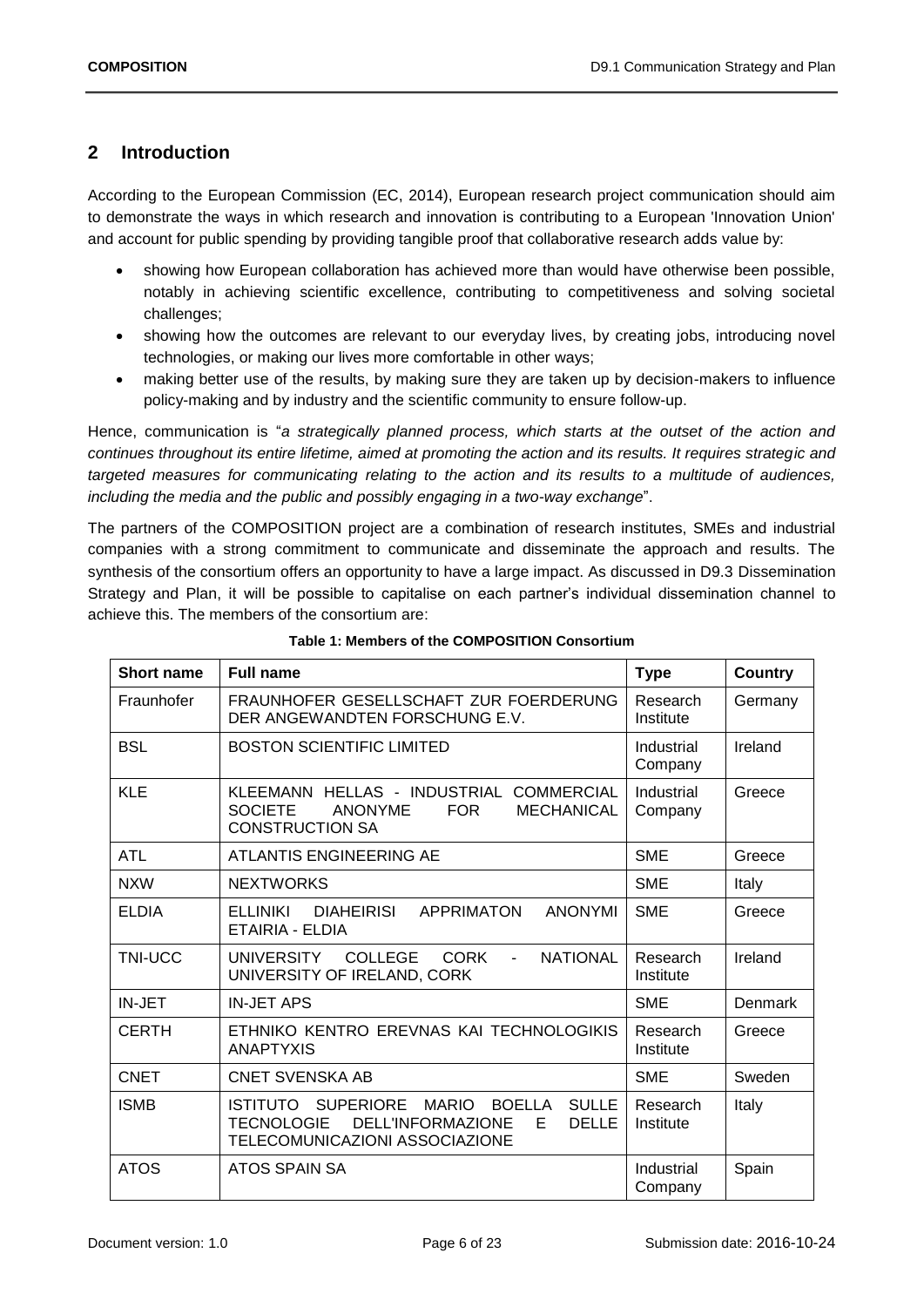## <span id="page-6-0"></span>**2.1 Purpose, context and scope of this deliverable**

The aim of the communication strategy is to promote the COMPOSITION project and its results through focus on the targeted audiences, using respectively suitable messages and channels (who, what and how?). It is stressed that the adopted approach is to involve all partners in the communication activities and that the plan throughout the project lifetime is to:

- a) identify stakeholders,
- b) inform identified stakeholders about the benefits that the COMPOSITION ecosystem has to offer
- c) inform identified stakeholders about the existing work and the progress in the pilots
- d) engage identified stakeholders to establish two way communications with the project
- e) facilitate the development of a strategic framework between the project and its stakeholders throughout the lifetime of the project.

This deliverable is an outcome of T9.1 Communication and Dissemination Activities and is related to all other tasks within *WP9 Business Model, Dissemination and Exploitation*, as well as to the complete list of WP9 deliverables, i.e. *D9.1* through *D9.11*. It can also be viewed as a starting point to plan implementation and gather more information for tasks *T2.1 Industrial Use cases*, *T2.2 Initial User and System Requirements and Innovations*, *T4.1 Security by design for cloud-based data exchange* and *T5.4 Interoperability between Data Collection Systems*. The respective deliverables are *D2.1 Industrial use cases for an Integrated Information Management System*, *D2.2 Initial requirements specification*, *D4.1 & D4.2 Design of the Security Framework I & II*, and *D5.7 & D5.8 Interoperability for M2M & HMI in factory environments I & II*.

Moreover, the definition of the stakeholder groups is anticipated to be very useful for gathering feedback for *T7.1 Survey of Successful Elements in External Related Initiatives* (deliverables *D7.1-D7.3 Survey of successful elements with recommendations for COMPOSITION use cases I-III*).

Finally, the partners involved in *T8.4 Evaluation according to specification* will capitalise on the Communication Strategy and Plan to ensure the optimal outcome of the task in *D8.7 Evaluation Framework* and *D8.8 Final evaluation report of the COMPOSITION IIMS platform*.

### <span id="page-6-1"></span>**2.2 Content and structure of this deliverable**

The structure of this deliverable is as follows. In Chapter 3 [Communication strategy,](#page-7-0) the context and challenges of the project are considered, as well as the COMPOSITION mission. The Communication Strategy is presented, analysing the target audiences, as well as the channels, messages and language to be used.

Furthermore, in Chapter 4 [Communication plan,](#page-15-0) the Communication Plan for the project is described, along with points on internal communication among the partners of the project.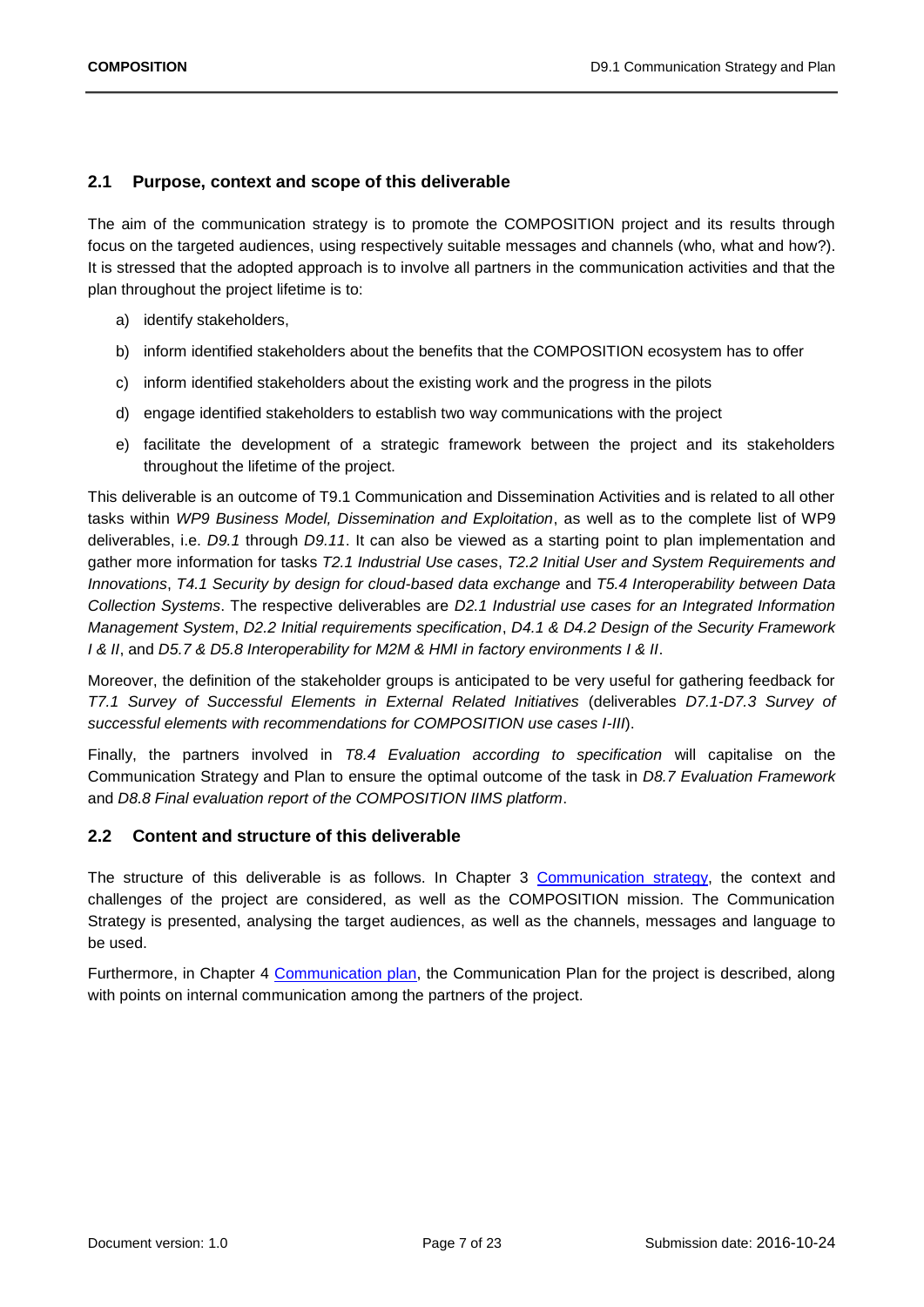## <span id="page-7-0"></span>**3 Communication strategy**

The *Communication Strategy* is to follow a structured approach, aiming to precisely identify the most relevant stakeholders at each stage of the lifetime of the project, as well as their motivations for their interest in integration and collaboration technologies. Moreover, in order to reach out to the different audiences in the most effective way, their favourite communication channels and approaches need to be identified and the content will be continuously updated.

In terms of the industrial and technology providing stakeholders, the strategy is to create technical and

business interest in the opportunities arising from the exploitation of the project results. For the general public and policy/decision makers the aim is to show how the future manufacturing scenarios enabled by the project will address the societal aspects of advancements in supply-chain centric communication and collaboration schemes that merge machine, human and organizational aspects.



It is noted that the strategy is to attempt to pick out key stakeholders from each of the 4 major categories. The goal is to select the key stakeholders that are more interested in the

project's results and they can get more engaged, involved with the project, so as to serve as external collaborators or advisors throughout the duration of COMPOSITION.

The *Communication Objective* is to achieve the following impact targeted at different stakeholders;

- Demonstrate how the project contributes to building a stronger, greener EU manufacturing community;
- Show how different parts of the value chain can collaborate e.g. to increase productivity or reduce energy consumption;
- Explain how comprehensive information and management systems in geographical proximity in manufacturing clusters supply chains can improve production efficiency;
- Show how research outcomes can be relevant to our everyday lives, by creating jobs, introducing novel technologies, or making our lives more comfortable in other ways;
- Ensure that results are taken up by decision-makers to influence policy-making and by industry and the scientific community;
- Account for public spending by providing tangible proof that collaborative research adds value.

## <span id="page-7-1"></span>**3.1 The COMPOSITION context and challenges**

The main differentiation of modern manufacturing processes in relation to the existing ones is that even from the requirements and design phase, there is a need for greater agility and flexibility leading to faster production cycles, increased productivity, less waste and more sustainable production. Multiple issues and challenges are related to process the need to rethink and re-invent the Supply Chain and the Value Chain of the modern factory, taking into consideration technology advancements and threats.

The challenges that COMPOSITION needs to address are at (i) data level, (ii) production line/factory level and (iii) overall value chain level. These *three levels/research areas* have different needs and stakeholders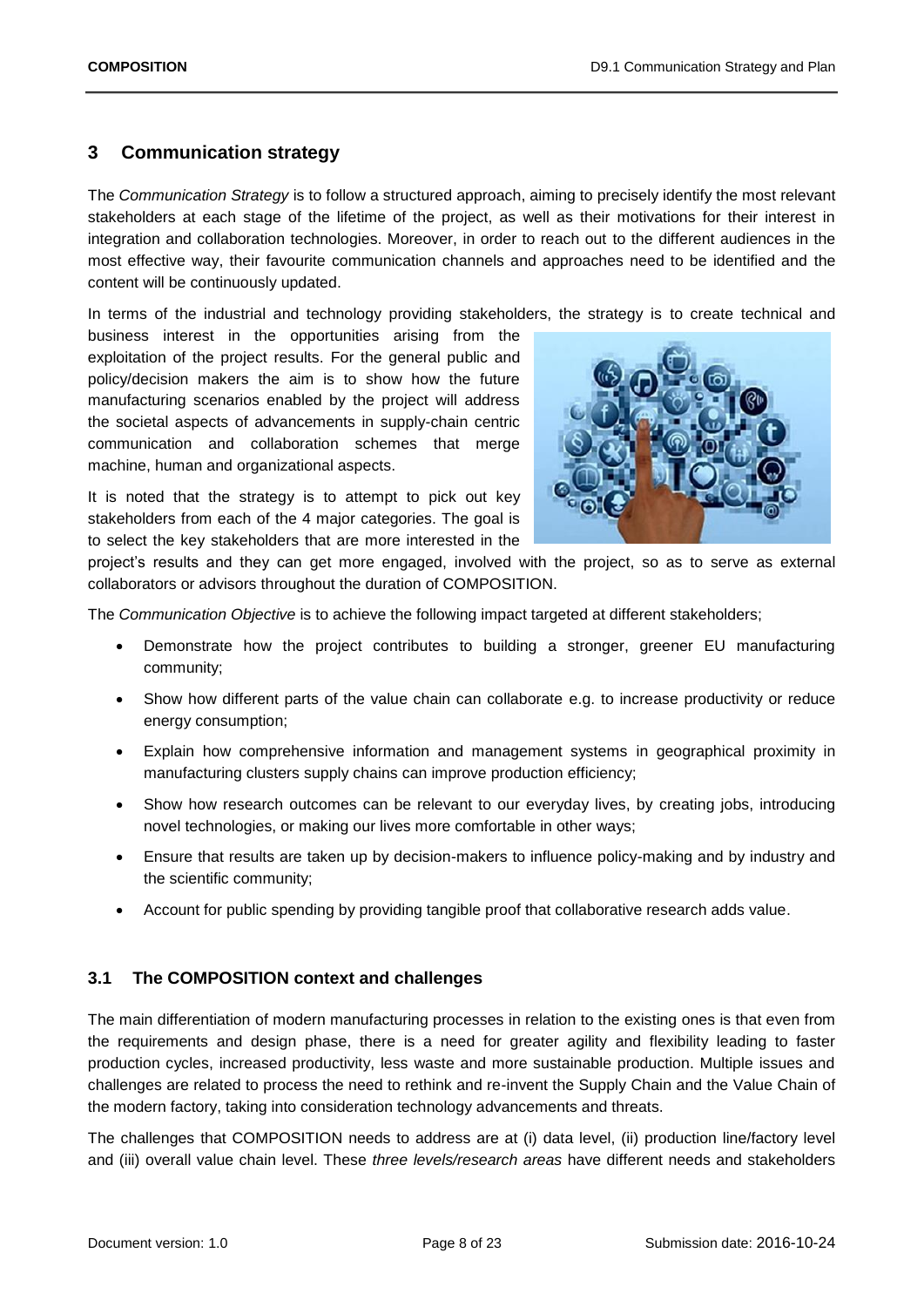to satisfy. For these areas, it is stressed that all types of target audiences are involved. Hence, the communication with them needs to be well-oriented and thought out.

When it comes to data, the challenge is to transform it to knowledge that is understood and reusable. When considering the production line/factory level, the challenge is to transform the data, knowledge and business objectives so that they can support efficient and timely decision making, as well as the operation of the supply chain. Finally, when addressing the overall value chain level, the challenge is to approach factories not as isolated islands, but as connected, interactive and interdependent entities that need to operate in a potentially worldwide and dynamic environment.

COMPOSITION intends to address the aforementioned challenges at all levels/areas and to reach out to the suitable stakeholders. At the data level, the technical operating part of the ecosystem will support connected and interoperable sensors, production lines and factories, thus enabling to optimisation of manufacturing processes through innovative services and practices. On the production line/factory level, the project will enable ease of use and integration of data, information and knowledge from heterogeneous sources to facilitate the decision making process. At the overall value chain level, the solutions proposed will ensure trusted, secure and automated exchange of data among authorized stakeholders that will allow not only their connection, but also product traceability along the complete supply and value chain.

## <span id="page-8-0"></span>**3.2 The COMPOSITION mission**

The COMPOSITION mission is in fact to create a digital automation framework, the Integrated Information Management System (IIMS) that will optimise the manufacturing process by exploiting existing and new data, knowledge and tools. This will be achieved with rethinking the supply and value chain, in order to increase productivity and to facilitate dynamic adaptation to the continuously changing market needs. COMPOSITION aspires to become an open marketplace that will improve the ability of factories to quickly react to external challenges and driving forces.

Following the division into three levels/areas the mission is also threefold. In terms of data manipulation, the historical and live data will be used to generate knowledge about the production process and its interconnection with external entities. At the production line/factory level, decisions will be supported by detailed rules that will be adaptable to different objectives and goals. At the value chain level, the mission is to offer the ability of the internal supply chain to connect and interact with internal/external suppliers and third party service providers. The concept is to automate, as much as possible, the preliminary coordination and negotiations activities and to setup supply chains for specific needs.

## <span id="page-8-1"></span>**3.3 Targeted audiences, channels, messages and language**

The *targeted audiences* have been identified using input from all involved partners and considering the multiple stakeholders to whom we need to reach out. They have been categorized into the four (4) following main groups.

<span id="page-8-2"></span>

| <b>Industry</b>                        | <b>Technology domain</b>       | <b>Public sphere</b>               | <b>Policy makers</b> |
|----------------------------------------|--------------------------------|------------------------------------|----------------------|
| Manufacturing and<br>process companies | ICT research<br>communities    | General public/society at<br>large | Politicians          |
| Subassembly suppliers                  | <b>Suppliers of Enterprise</b> | Environmental agencies,            | CSR-responsible      |

#### **Table 2: COMPOSITION target audiences**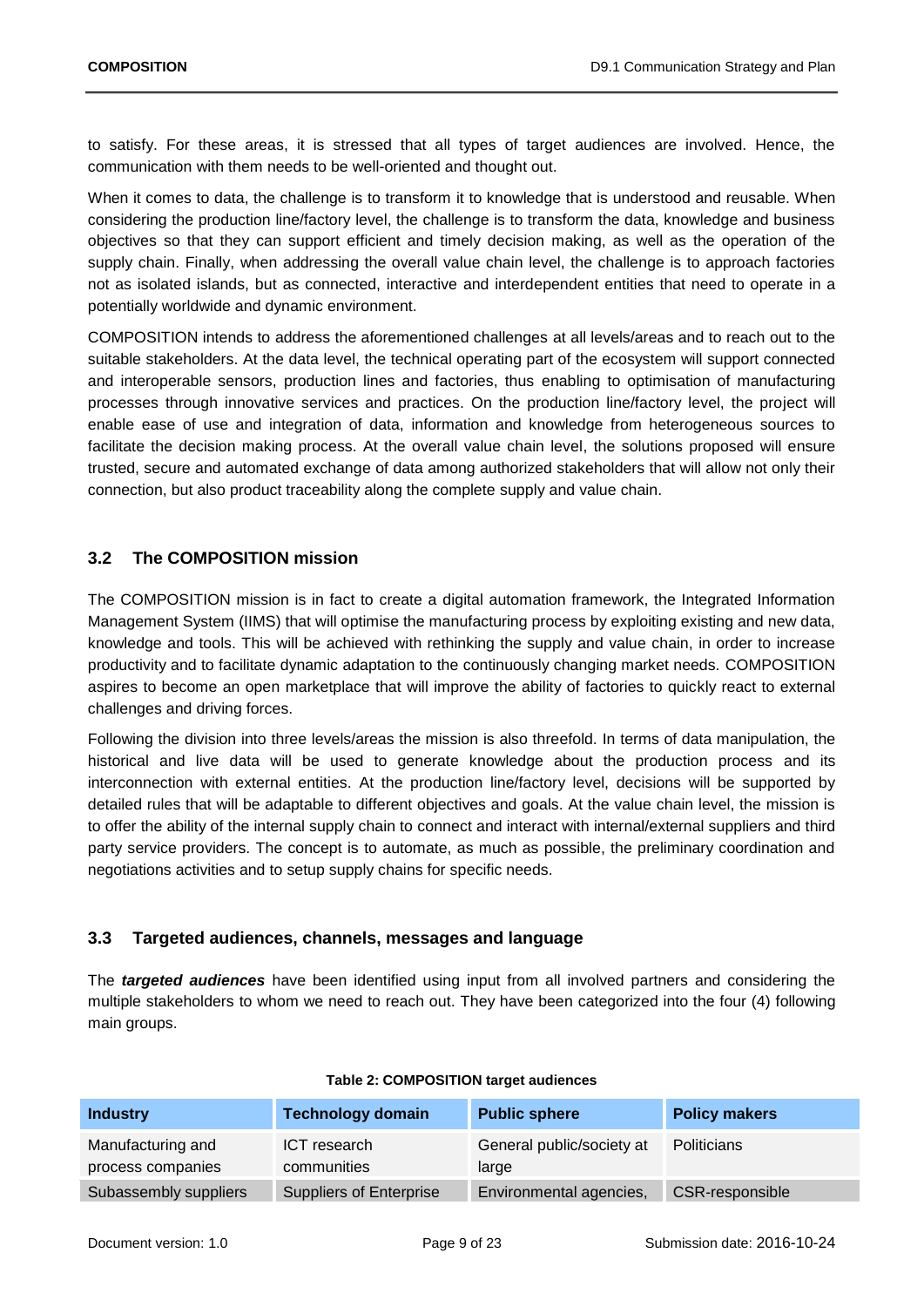|                                    | and Manufacturing<br><b>Execution Systems</b>                              | associations and<br>companies | personnel in companies             |
|------------------------------------|----------------------------------------------------------------------------|-------------------------------|------------------------------------|
| System integrators                 | Standardisation bodies<br>for interoperability of<br>manufacturing systems | Academic communities          | <b>Business decision</b><br>makers |
| Industrial research<br>communities |                                                                            | Press                         |                                    |

At this point, it is of use to provide a short description on how the targeted audiences are considered for the project.

*Industry*

- *Manufacturing and process companies*: Manufacturing industries and associated material and service providers covering both process and discrete manufacturing.
- *Subassembly suppliers*: Suppliers of subsystems, covering hardware and the required software that renders the hardware usable and integrable.
- *Industrial research communities*: Research communities focused on addressing industrial manufacturing challenges, generating advancements in materials, design and approach.

### *Technology domain*

- *ICT research communities*: Research communities focused on addressing ICT related issues, especially in IoT, data security and encryption, interoperable HMIs, simulation and forecasting, as well as decision support systems.
- *Suppliers of Enterprise and Manufacturing Execution Systems*: Suppliers of computerized systems used to support business processes that track and document the transformation of raw materials to finished goods, to offer information flow views, and to facilitate reporting.
- *Standardisation Bodies for inter-operability of manufacturing systems*: Standardisation bodies and committees dealing with the challenges in industrial manufacturing, IoT, HMI, M2M communication, H2M communication, etc. It is noted that common standards ensure the interoperability of digital technologies and are the foundation of an effective Digital Single Market (EC, 2016).

### *Public sphere*

- *General public/society at large*: Europe's competitiveness and productivity crucially depends on its ability to generate, scale-up and effectively harness digital innovations across all sectors of the economy including Europe's traditional strengths (EC, 2016). Here we consider the general public that may be directly or indirectly affected by the developments within COMPOSITION, as well as people with general interest on the topics addressed within the project.
- *Environmental agencies, associations and companies*: Agencies, associations and companies that are involved in the assessment and decrease of the impact of industrial manufacturing to the environment, covering also aspects or energy consumption reduction.
- *Academic communities*: Parts of the academic world related to the research areas of interest that the project touches (Engineering, Accounting, ICT, Supply chain management, Project management, Environmental studies, etc.).
- *Press*: Selected press that can convey messages from this project to general or dedicated audiences at large.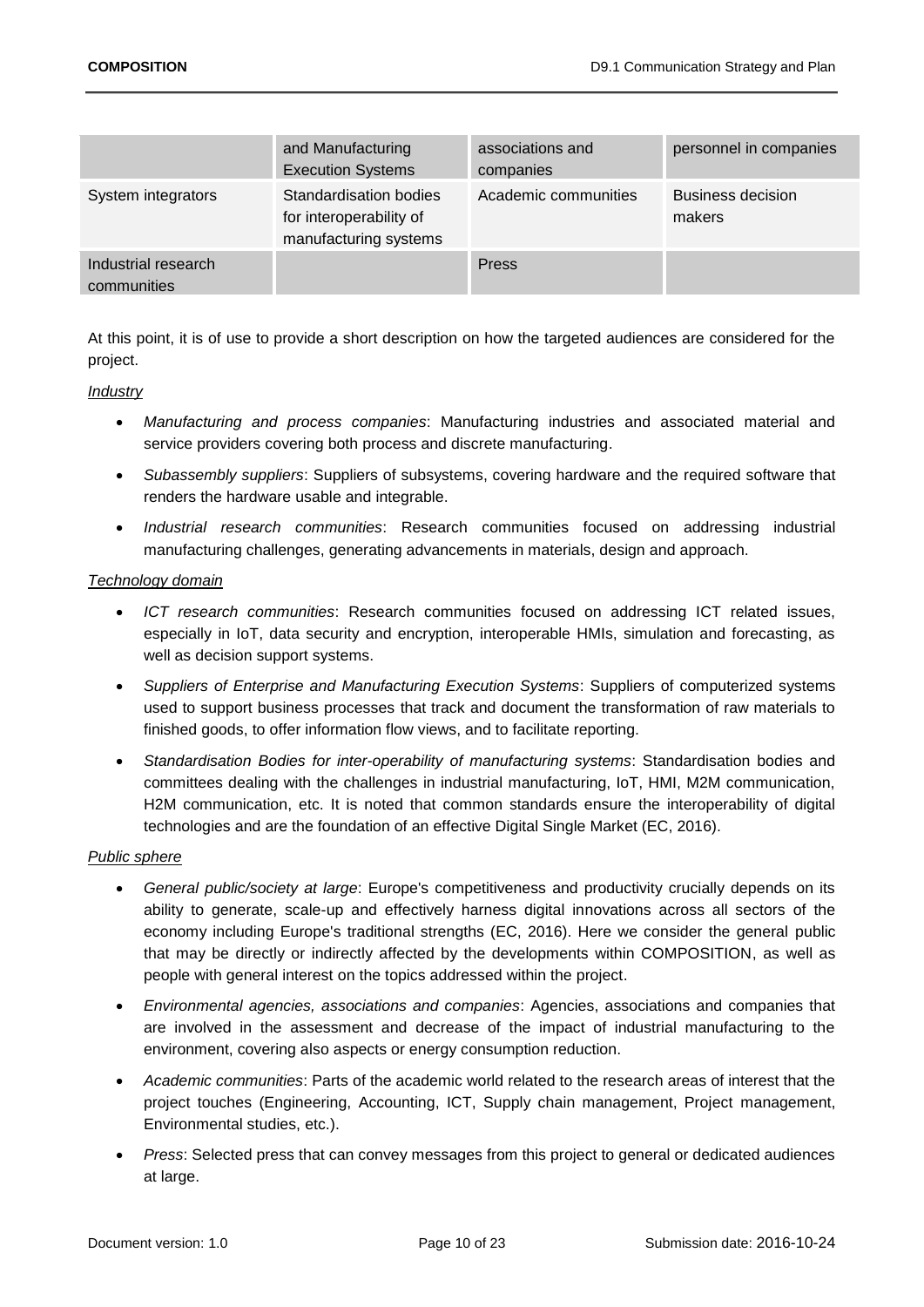#### *Policy makers*

- *Politicians*: Politicians involved in strategy and decision making process affecting the operation of the functionalities that will be offered by the COMPOSITION ecosystem.
- *CSR responsible personnel in companies*: People involved in the Corporate Social Responsibility related to the design and implementation of the CSR policy, which is part of the company's business model.
- *Business decision makers*: Decision makers at medium and high levels of the structure of companies or organisations that can promote the trial (and potentially adoption) of elements of the COMPOSITION ecosystem.

The main communication *channels* of COMPOSITION will be the project website, social media, webinars, partner websites and social media platforms, online publication and journal libraries, conferences, events, workshops, meetings, exhibitions, press and networks (local, national, EC channels). It is noted that the website will be running for at least two years after the project has concluded.

The messages, language and channels used for each target group are described in the following sections. The messages will most likely change and expand as the project progresses and should be considered as a starting point for communication.

In this first version of the current deliverable, specific reference is made to the website and social media.

To this end, the *website* will provide up-to-date information about the project (cf. D9.2 Project Website). Also, a strong representation on relevant social media will be established (LinkedIn, Twitter, and YouTube). It is

noted that the *Twitter* account is COMPOSITIONproject, @Composition2016. *YouTube* will be used to share the videos that will be created by the consortium and by the individual partners throughout the project, in order to facilitate knowledge sharing, visibility and exploitation. Additionally, *LinkedIn* will be used to share news, updates and publically available documents, as well as to facilitate the formation of a COMPOSITION community, especially in the second half of the project. Traditional channels such as newspapers and industrial magazines will also be used.



Suited *messages* will be selected and attention will be given to the *language* when addressing specific stakeholders as described in the following chapters. Moreover, three message phases can be discerned: early, middle and final.

In the *early* stage of the project it is of interest to highlight the strategic opportunities for innovation, better decision making, greater transparency and opportunity to increase revenues. Additionally, the long term value of the automation and globalisation of the COMPOSITION outcomes will be stressed.

In the *middle* stage, emphasis will be put on the resources necessary to support the process and security of data, information will be shared related to costs and benefits, as well as to the pilot demonstrators.

In the *final* stage communication resources will be dedicated to share the results from the demonstrators, on the standardisation efforts, as well as on the business models stemming from the project, in order to support sustainability and make a successful business case.

In any case, the *message* aims to *answer* the following *questions*:

What kind of needs does the project respond to? (Context)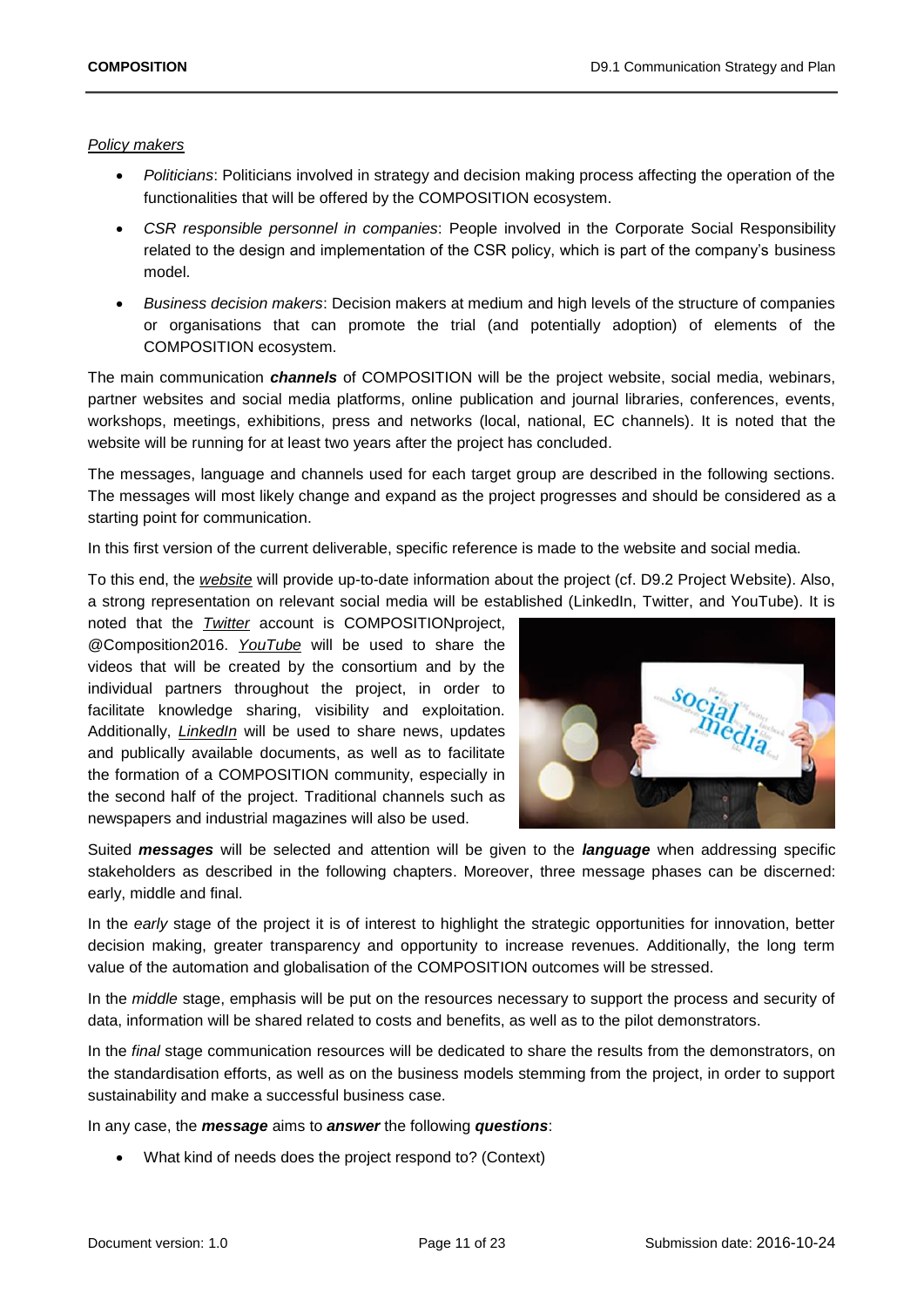- What kind of problem will we solve and why this solution will be better than existing ones and in which areas? What new knowledge/results will we generate? (Challenges and Mission)
- Who will use these results? What benefits will they have? (Who/Target)
- How will end users be informed about the generated results? (Messages and language)
- How will we spread the news? (Channels)

## <span id="page-11-0"></span>**3.4 Industry**

As noted in Section 3.3, the *Industry* target group is comprised by three subgroups, namely manufacturing and process companies, subassembly suppliers and industrial research communities. The rationale behind these subgroups is that it is necessary to include all relevant stakeholders.

Firstly, the main players are considered, the manufacturing and process companies, which are envisaged as the core end users of the components of the COMPOSITION ecosystem. Without them, the end result will have no meaning as it will not be applied and propagated. It is necessary to consider both process and discrete manufacturing companies, keeping in mind that they may have different needs and degrees of freedom.

Then, the key collaborators of the main players will be also addressed. They have been included, because the subassembly -and potentially raw material- suppliers are necessary to produce the end product, whatever this might be. Moreover, they will need to be involved, in order to achieve the end-to-end transformation of the value chain.

Industrial research communities cannot be left out, because COMPOSITION is envisaged as a dynamic, continuously evolving ecosystem that needs to take advantage of key enabling technologies and cutting edge solutions, but it also needs to be able to integrate future emerging technologies and advancements in industrial manufacturing and business models.

### <span id="page-11-1"></span>**3.4.1 Messages and language**

The messages towards the industry group need to be concrete and focused. They are usually directed towards people with little time to spare. It is important to carefully select the messages, based on the needs to be covered. The approach "Describe the pain to stress the gain" will be adopted. This means that in order to convince someone to invest or use the solution offered, the consortium will need to "stress the pain", i.e. the problem solved, in order to "stress the gain", i.e. the potential return on investment. Specialist language will be used, but customised to the field of interest. For example, when addressing system integrators, a more ICT-oriented terminology will be employed, whilst when addressing production managers in a manufacturing company, more engineering and project management oriented terms will be part of the message.

### <span id="page-11-2"></span>**3.4.2 Channels**

The main channels used to reach the industry target group will be the project's communication channels i.e. website, social sites and webinars, since they offer the ability to engage it. Especially for the website, the ability to share the public deliverables and results of the project is expected to facilitate the communication. Targeted newsletters may also be used to share more specific news, especially on the requirements definition and results of the pilots. Moreover, in order to reach out to large audiences of this specific target group, participation in trade fairs and industry oriented conferences and events is planned. Each partner will make use of their individual channels described in *D9.3 Dissemination Strategy and Plan*, aiming at different segments of the industry audiences. Also, specific actions may be taken to approach certain important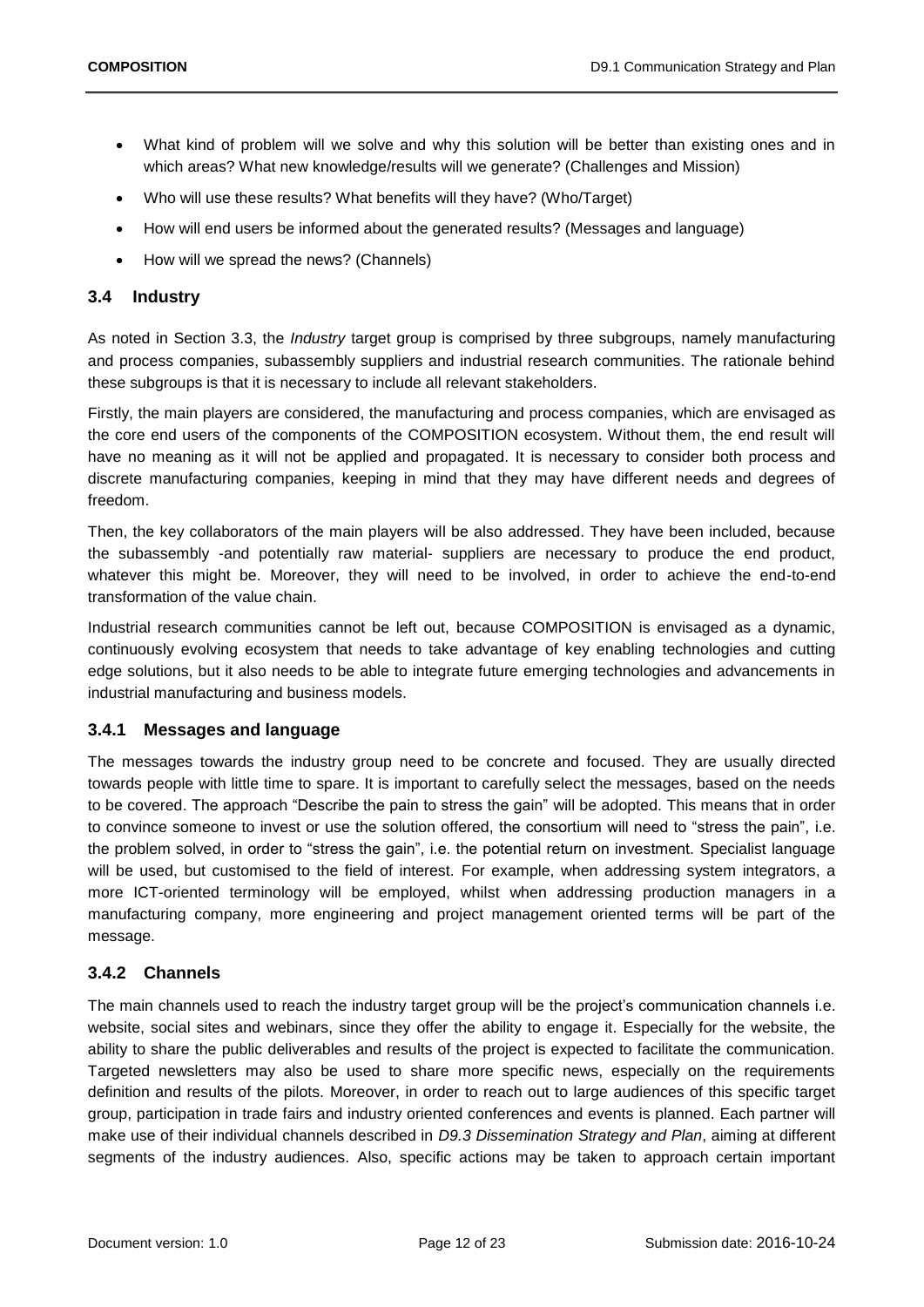players, whose engagement has the potential of a multiplying effect or whose involvement may aid in the successful implementation of the project.

## <span id="page-12-0"></span>**3.5 Technology domain**

As described in Section 3.3, the *Technology domain* target group has also three subgroups, namely ICT research communities, Suppliers of Enterprise and Manufacturing Execution Systems and Standardisation Bodies for interoperability of manufacturing systems. These have been selected because it is necessary to address the complete set of possible stakeholders.

Firstly, the ICT research communities are considered, because the COMPOSITION ecosystem is highly ICT oriented, taking advantage of state-of-the-art in various ICT topics related to supply and value chain management, as well as IoT, data security and more. The interaction is expected to be a two-way street, keeping in mind that they may have different points of view.

Suppliers of Enterprise and Manufacturing Execution Systems are key players in the technology domain, as they are the ones who put the theory, models and demonstrators that may come from the first subgroup into real marketable products. They are also very valuable to the project because they are in close collaboration with a vast range and critical amount of potential customers of the COMPOSITION ecosystem, whilst also being themselves potential customers.

Standardisation is envisaged as key enabler for the competitiveness of the European economy, thus of the project outcomes also. The development of ICT standards faces several new challenges that require a focused and sustained European response. ICT standardisation, together with high-level political support, will boost competitiveness and will facilitate significantly the introduction of products in the market and their compatibility with existing products and systems (EC 2016). To this end, collaborations will be sought with specific working groups that can be reached out using the partners' communication channels.

### <span id="page-12-1"></span>**3.5.1 Messages and language**

The messages towards the technology domain group need to be clear on the technologies used within COMPOSITION. They are usually directed towards people with a clear understanding of the tools and methodologies, hence it is essential to provide more specific information on how the project achieves its goals. Specialist language will be used, customised to the field of interest. In the case of the approach towards standardisation bodies, the message needs to be very focused and specific to a narrow field of expertise and the language to be used needs to be compatible with the standardised glossary and terms.

## <span id="page-12-2"></span>**3.5.2 Channels**

The main channels used to reach out to the technology domain are events dedicated to ICT research communities and standardisation bodies. These events may be conferences, info days, working group committees to which partners of the project will be invited and the like. Regarding the approach of suppliers of MES, events and trade fairs will be selected. Moreover, the project will take advantage of the individual channels of the partners. Potential collaborations with MES suppliers could have a significant added value also in terms of understanding the business environment and requirements.

The website, social sites and webinars are excellent channels to be used for the technology domain target group, since it contains stakeholders that use these means to communicate and exchange information and news. Targeted newsletters can also have significant impact.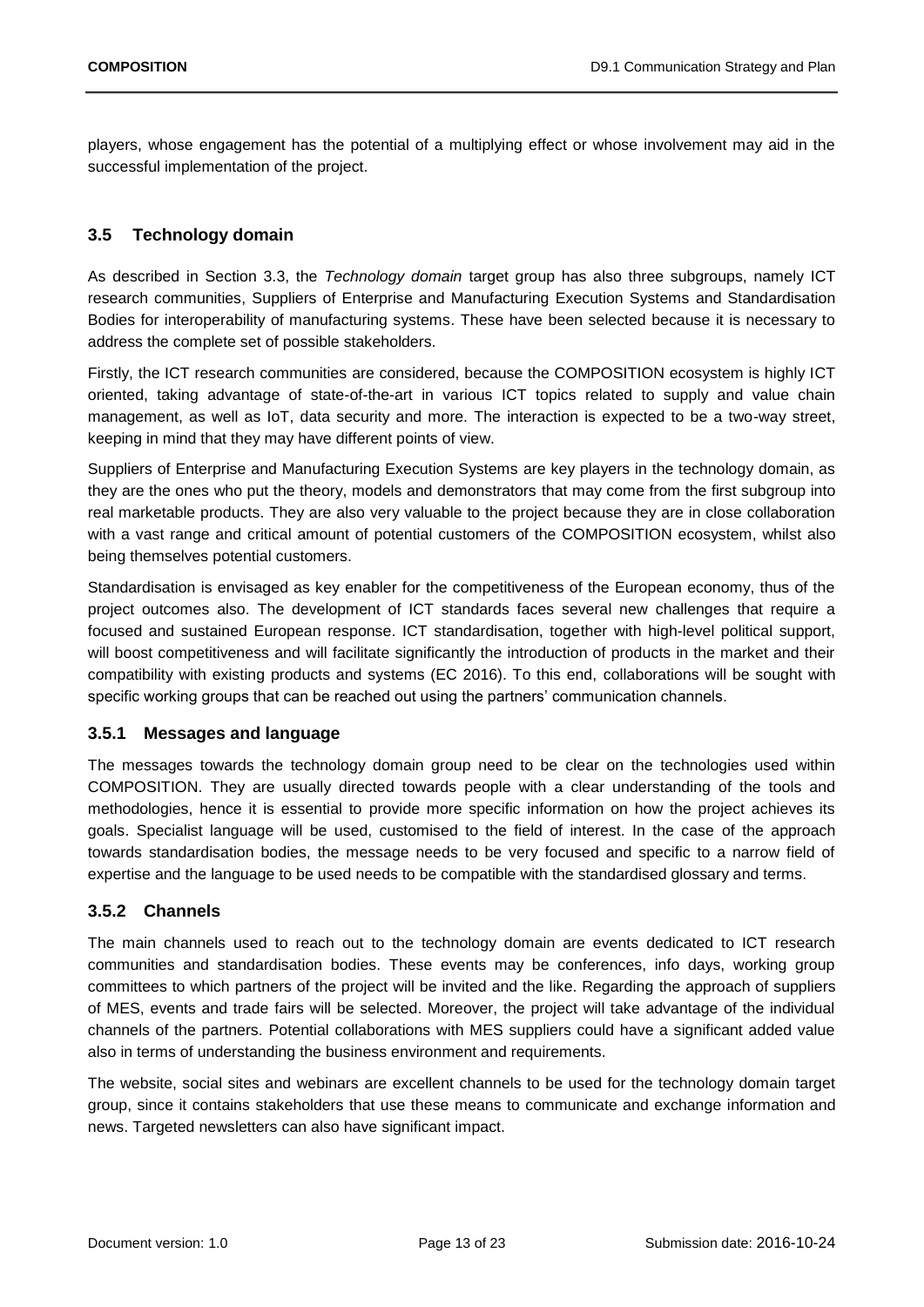## <span id="page-13-0"></span>**3.6 Public sphere**

The Public sphere target group has four subgroups, namely General public/society at large, Environmental agencies, associations and companies, Academic communities and Press. These have been distinguished, as it is essential to convey messages in different ways.

The general public is expected to be directly or indirectly affected by the developments within COMPOSITION. In order for the results to reach out to the largest possible acknowledgement level, society at large needs to be informed about the developments. Moreover, this is a Research and Innovation Action funded by the European Union's Horizon 2020 Framework Programme for Research and Innovation under Grant Agreement No 723145 and it is necessary to ensure a high visibility and to prove that the amount of money is well spent, attaining results that would not be possible otherwise.



Environmental agencies, associations and companies are involved in the assessment and the effort to decrease the impact of industrial manufacturing to the environment. Hence, they are important stakeholders to the project, as there is a strong focus and expected impact and side-effects especially in energy consumption optimisation and/or reduction.

Several academic communities will be addressed, especially via publications and conference participation, as it is necessary to get feedback on the project outcomes, as well as to stay informed on advancements in all COMPOSITION related

fields. It should be also noted that the students of today, who will be the innovators and users of tomorrow are also considered be part of this stakeholder subgroup.

It would be a significant oversight to leave out the press. It is planned to issue press releases to mass and more focused media, also making use of social media tools, in order to achieve a multiplying affect and to reach out to a greater audience. National and International press will be considered and targeted according to the nature and level of the achieved advancements in the lifetime of the project.

### <span id="page-13-1"></span>**3.6.1 Messages and language**

The messages aimed towards the public sphere surrounding COMPOSITION are a different case than the two previous ones. This is due to the fact that the scope is not to convey technical information and results, but to transfer the overall feeling, approach and impact of the project. The goal is to convince people that the project addresses an issue that affects a lot of people, it offers advancements technology and business wise, it can help increase competitiveness and profitability and it is money well spent by the EU. The language will be more generic and the high level picture will be depicted, using non-specialist terms, easily understood by the broader public. In case of the academic community or environmental association, relative terminology will be used, suited to the individual subgroup.

### <span id="page-13-2"></span>**3.6.2 Channels**

Reaching out to the broader public will be done using means such as press releases, newsletters, publications to non-technical press, the project's and partners' websites will be employed. Moreover, the participation of partners in associations and committees, organisations of broader interest can be used to transfer messages to the public. Also, the connections of members of the consortium with the Enterprise Europe Network (EEN) can be exploited, as well as their involvement in Clustering/Industrial Symbiosis activities (EFFRA, FInES, FOCUS, Chorus etc.).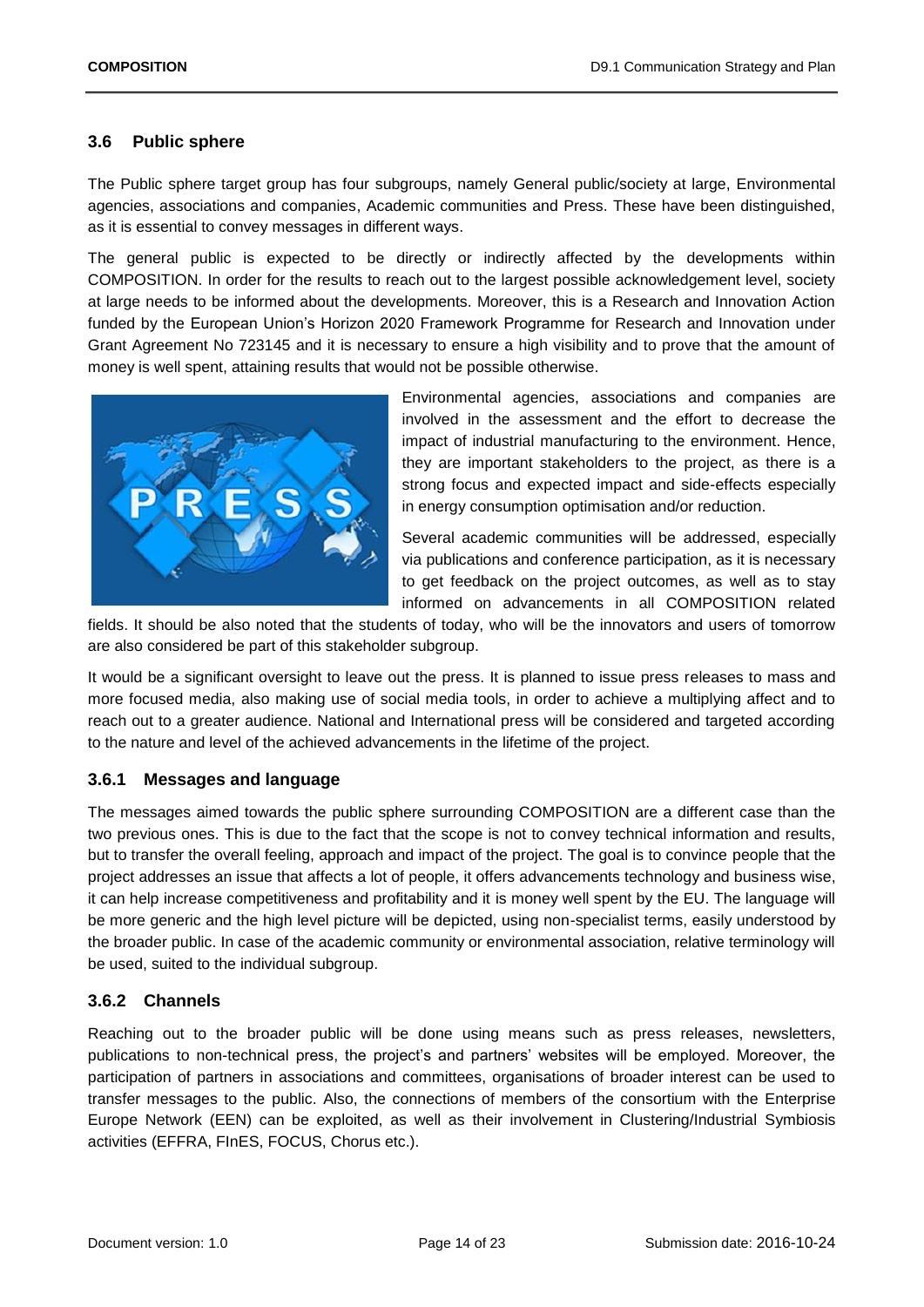The website is in this case a main channel that can also help communicate newsletters, social media and webinars. It is also a means to achieve engagement of associations, businesses and individuals who may be affected by project results or who are simply interested in the thematic areas touched in COMPOSITION.

## <span id="page-14-0"></span>**3.7 Policy makers**

Policy makers are divided in three subgroups; Politicians, CSR responsible personnel in companies and Business decision makers, in order to account for different kinds of policies and their contributors and influencers.

Politicians have the ability to influence regulations, to draft, vote and impose laws. They also have the responsibility to convey the vibe of the market, industry and research so that they can design the path for the future. This is applicable from the smallest parts of specific regulations to the concept of the European Union as a whole.

Additionally, Corporate Social Responsibility has grown to be much more than a marketing tool, it represents an approach to modern manufacturing, linked to ethics and sustainability. Having recognised CSR as a way to operate, as well as a market penetration facilitator, COMPOSITION aims to interact in a two-way manner, in order to prioritise goals and to share achievements.



It would be unrealistic not to include business decision makers. The goal of the project is to develop not only the tools, the marketplace, the ecosystem, but also the business models tied to them. Thus, it is easily deduced that decision makers from medium and high corporate levels are key stakeholders of the project as they can be a pool of early adopters and users. They can influence, in the sense of make or break, business deals that are in the core of this attempt.

### <span id="page-14-1"></span>**3.7.1 Messages and language**

The messages addressing policy makers need to be carefully written down, since they could serve as the basis for proposals for actions. Moreover, the added value that COMPOSITION has the ability to bring to the European industry and market needs to be stressed, together with the competences and expertise of members of the Consortium. In most cases it is anticipated that the language will not be technology-focused, though there might be a need to take care in the use of legal terms. Moreover, terms related to financial figures, project management and business administration will be required when addressing business decision makers.

## <span id="page-14-2"></span>**3.7.2 Channels**

Reaching out to policy makers is always a difficult task. However, the project can make use of the partners' liaisons to professional associations that are in close collaboration to national initiatives, innovation centres and hubs, as well as business angels associations. Moreover, the messages directed to this specific stakeholder group will be conveyed via the Clustering and Industrial Symbiosis structures, which in turn affect significantly policy and decision makers. It should be pointed out that certain members have the opportunity to present arguments and proposals to Directorate Generals (DGs) of the EC. The value of the project's website, newsletters, press releases, social media and webinars will be also substantial, as they are proof of COMPOSITION's openness and multiplying effect.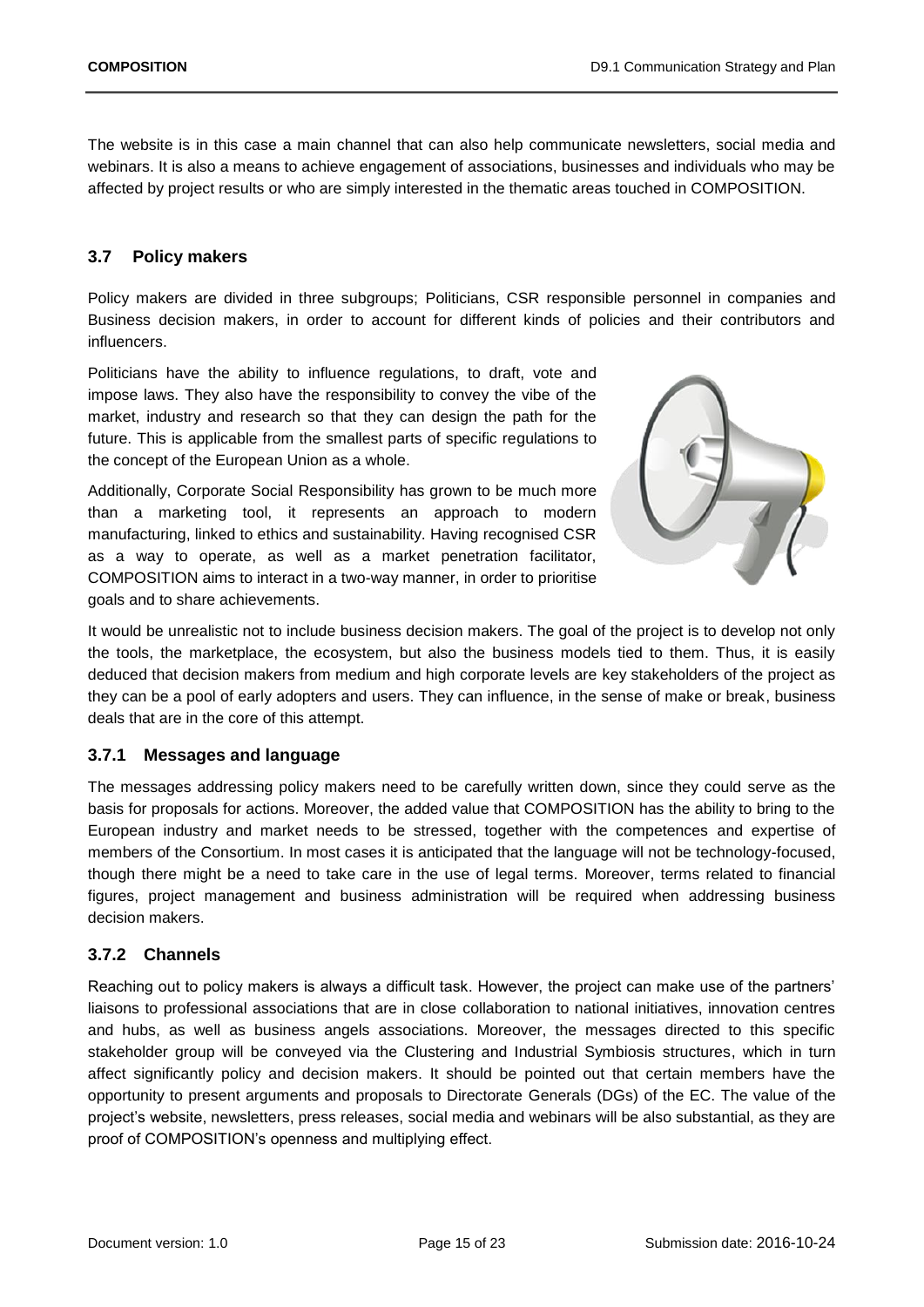## <span id="page-15-0"></span>**4 Communication plan**

Communication is related to the promotion of COMPOSITION and its results, using a variety of web communication channels and materials. The following section presents the overview of plan for web communication and marketing material.

## <span id="page-15-1"></span>**4.1 Plan Overview**

Plans related to the sharing of the project results i.e. dissemination activities are covered by *D9.3 Dissemination strategy and plan* involving publications, conferences, networking, event organisation and demonstrations. Measuring the efforts through the use of *Key Performance Indicators* (KPI) will also be presented in D9.3, as well as the respective timeline. For the sake of completeness, the set KPIs are listed below.

### *KPIs for visibility*

- Number of downloads of material from the website per year: 1.500
- Number of press releases issued: 5
- Number of newsletters issued: 8
- Number of brochures, leaflets, and promotional videos: 6
- Number of domain exhibitions attended: 3
- Number of external workshops, seminars, etc. attended: 16

### *KPIs for knowledge impact creation*

- Number of industrial publications: 7
- Number of conference papers and presentations: 10
- Number of relevant events attended: 16
- Number of contributions to pre-normative work: 5

In relation to the Open Access approach, the Consortium will use the "*green access*" model; creating a selfarchived version of any article published in any journal for free public use, in a repository accessed through CERTH within 6 months of publication.

The plan is to continuously and actively publish project news and results on the project and partner websites, as well as through social media channels to ensure visibility.

Key results related to the COMPOSITION objectives and documented in the project deliverables are communicated to the different target groups through the different channels as they appear.

The following list presents the timing (in project months) of indicative major public deliverables (and hence communication) related to the objectives (listed in the introduction to Chapter 3);

- *Contributing to building a stronger, greener EU manufacturing community;* 
	- o M01: D9.2 Project website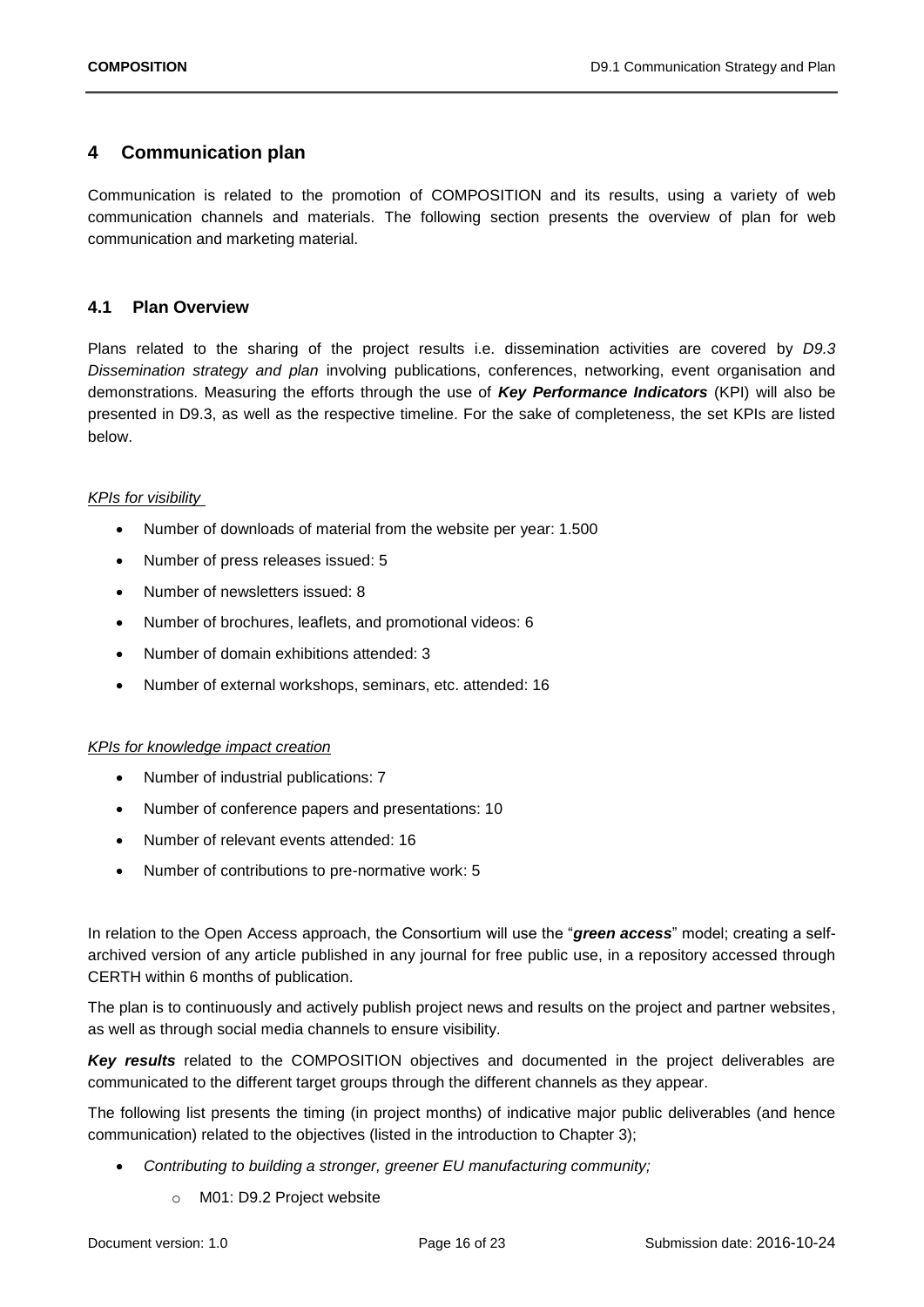- o M02: D9.1 Communication strategy and plan (current deliverable)
- o M03: D9.3 Dissemination strategy and plan
- o M06: D2.1 Industrial use cases for an Integrated Information Management System
- o M06: D2.2 Initial requirements specification
- o M12: D9.8 Market segmentation and potential of the COMPOSITION in European Industry
- o M24: D8.3 Supply chain pilot I
- o M24: D8.5 Value chain pilot I
- o M36: D8.4 Supply chain pilot II
- o M36: D8.6 Value chain pilot II
- *Show how different parts of the value chain can collaborate to e.g. increase productivity or reduce energy consumption;*
	- o M10: D7.4 Test, installation and operation plan template I
	- o M14: D7.8 Lab scale use case deployment with lessons learnt I
	- o M18: D3.4 Computational Modelling, Simulation and Prediction of Production I
	- o M18: D3.6 Computational Modelling, Simulation and Prediction of Logistics I
	- o M20: D3.8 Manufacturing Decision Support System I
	- o M22: D7.5 Test, installation and operation plan template II
	- o M27: D7.9 Lab scale use case deployment with lessons learnt II
	- o M28: D3.5 Computational Modelling, Simulation and Prediction of Production II
	- o M28: D3.7 Computational Modelling, Simulation and Prediction of Logistics II
	- o M30: D3.9 Manufacturing Decision Support System II
- *Explain how comprehensive information and management systems geographical proximity in manufacturing clusters supply chains can improve production efficiency;* 
	- o M08: D4.6 Viability of WSN as ICT overlay for physical security detection
	- o M15: D7.6 On-site readiness assessment of use cases based on existing sensor infrastructure I
	- o M15: D3.2 Digital Factory Model I
	- o M18: D3.1 Process Modelling Representation and Monitoring Framework
	- o M26: D3.3 Digital Factory Model II
	- o M29: D7.7 On-site readiness assessment of use cases based on existing sensor infrastructure II
- *Show how research outcomes can be relevant to our everyday lives, by creating jobs, introducing novel technologies, or making our lives more comfortable in other ways;* 
	- o M08: D5.7 Interoperability for M2M & HMI in factory environments I
	- o M12: D4.1 Design of the Security Framework I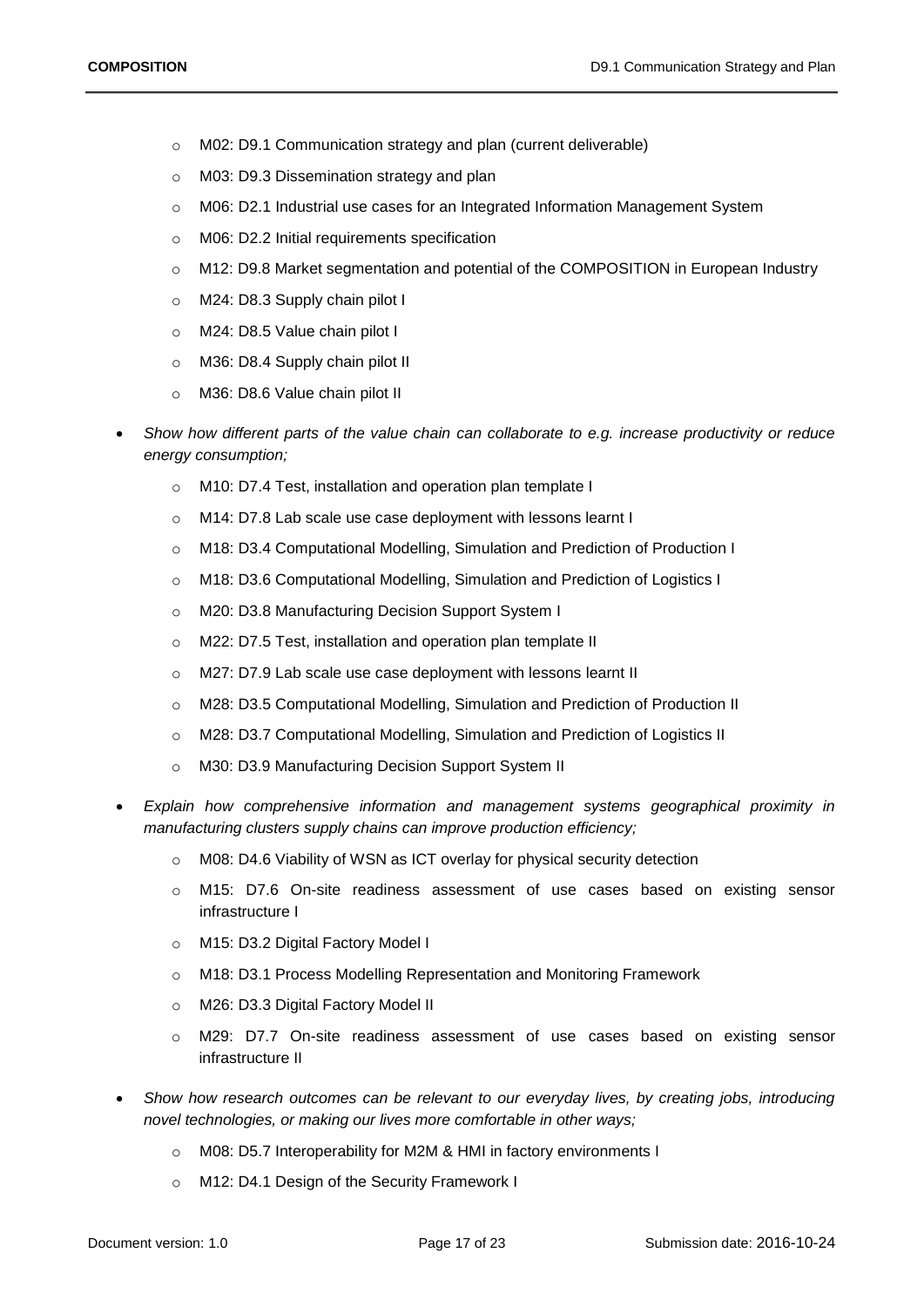- o M13: D5.5 Human-machine interfaces for direct interaction with the factory I
- o M18: D4.2 Design of the Security Framework II
- o M18: D9.10 Exploitation planning framework and first draft of exploitation plans
- o M24: D9.9 Sustainable business models for IIMS in manufacturing industries
- o M26: D5.8 Interoperability for M2M & HMI in factory environments II
- o M27: D5.6 Human-machine interfaces for direct interaction with the factory II
- o M36: D9.11 Final exploitation strategy and business plans
- *Make sure that results are taken up by decision-makers to influence policy-making and by industry and the scientific community;* 
	- o M12: D7.1 Survey of successful elements with recommendations for COMPOSITION use cases I
	- o M15: D2.5 Lessons Learned and updated requirements report I
	- o M24: D7.2 Survey of successful elements with recommendations for COMPOSITION use cases II
	- o M28: D2.6 Lessons Learned and updated requirements report II
	- o M36: D7.3 Survey of successful elements with recommendations for COMPOSITION use cases III
	- o M36: D7.10 Integrated Business Model Decision System
- *Account for public spending by providing tangible proof that collaborative research adds value.* 
	- o M16: D8.7 Evaluation framework
	- o M36: D8.8 Final evaluation report of the
	- o M25: D9.7 Cost, Benefit, and Risk Evaluation

**Demonstrators**. The following list presents the project's demonstrators which will run from M11 through M36. The deployment in the pilots is expected to be organised in two phases, leading to respective results in M24 and M36. Subsequently, communication activities will follow the set timeline. In those activities, aforementioned Deliverables are included, as well as interactions with relevant stakeholders. It should be mentioned that this is to be done according also to the Dissemination Responsibilities of the partners, as they are presented in D9.3:

Intrafactory Value Chain Centric Pilot 1: Focus on combination of data and forecasts of Work In Progress operations and inventory, addressing also security issues.

Intrafactory Value Chain Centric Pilot 2: Focus on big data exploitation between manufacturing systems at differenct levels.

Interfactory Supply Chain Centric Pilot: Synchronisation of reality and simulations for the multiple stakeholders via a complete end-to-end ecosystem.

*Webinars*. To boost the dialogue and sharing of knowledge and best practice with stakeholders, three webinars have been planned targeting different stakeholders: industrial innovators, IIMS suppliers,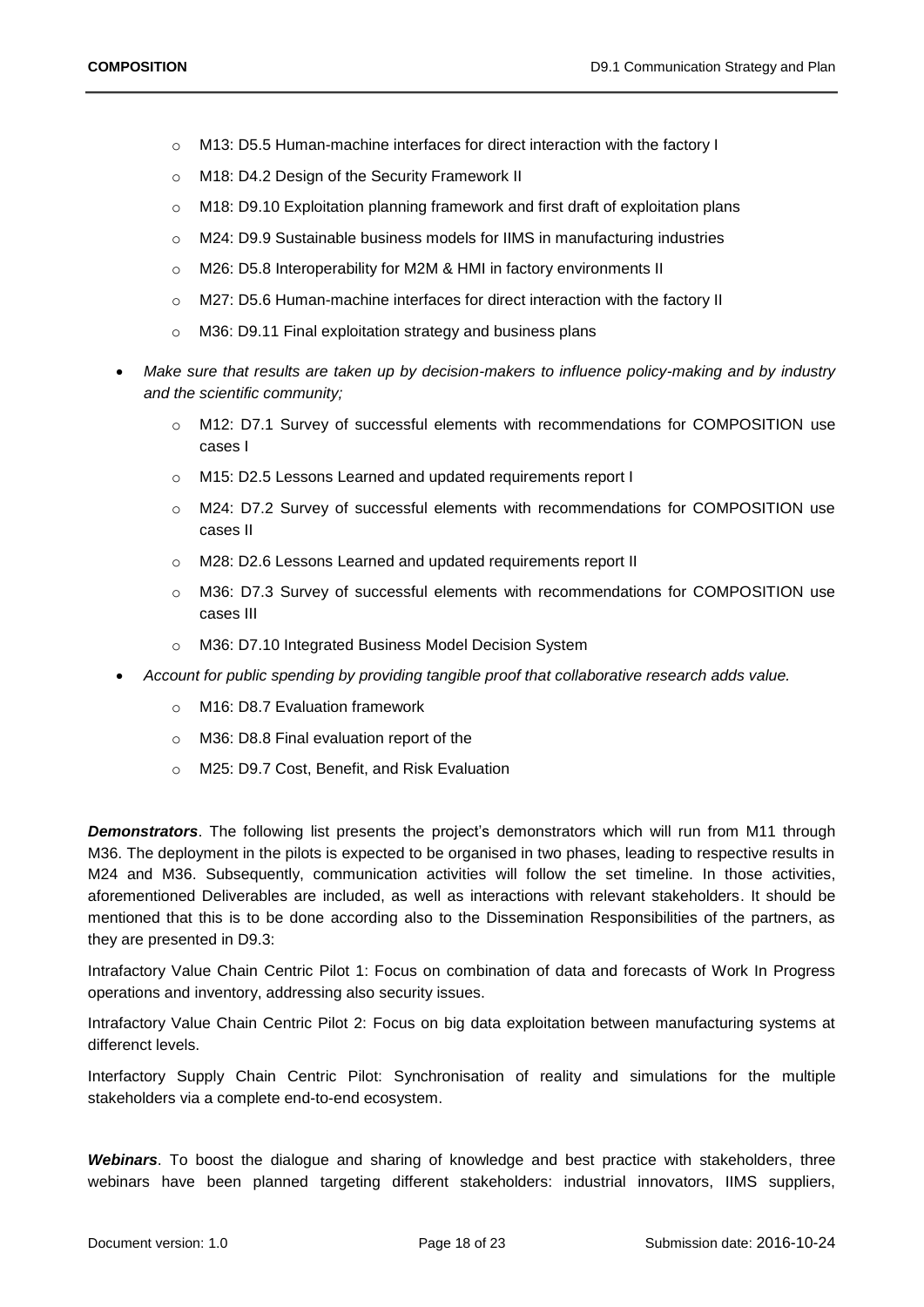manufacturing companies, and supply chain consultants. IN-JET will provide hosting for website and webinars and coordinate the design of marketing material. The events will be webcasted live and they will become available later on-demand using IN-JET's webcasting. The option of the webcasting platform has been selected in order to allow for remote participants to participate in the debate via chat and twitter and answer surveys and polls during the events.

The plan is to have the first two webinars in the second year, stressing the innovative aspects of the

COMPOSITION technologies. They will focus on integration and collaboration technologies and will have participation of manufacturing experts, supply chain managers and IIMS system architects. In the third year, the third webinar will be conducted to stress the business aspects of the COMPOSITION platform. It will focus on integration and collaboration for new business models and ecosystems with participation of a broad selection of business managers and business developers.

<span id="page-18-0"></span>

**Figure 1 Webinar (live and on-demand)** 

*Communication material* for events, exhibitions, will be periodically produced to match the timeline of the targeted events. Additionally, on the project website and on the project's social media accounts, the content will be continuously updated. Communication activities will be in close collaboration with dissemination and exploitation activities and the exact message will be agreed with the involved partners in the respective efforts to achieve the optimum impact. In order to facilitate the grouping and propagation of the COMPOSITION messages, three (3) iterations of the project advertising material have been planned to be provided as publicly available deliverables, namely:

- o M04: D9.4 Project advertising material I
- o M14: D9.5 Project advertising material II
- o M26: D9.6 Project advertising material III

The aim of the *marketing activities* is to create general awareness of the project's results, of the business opportunities and models, of the advancements accomplished in certain research fields and of the innovative aspects to be designed and deployed at the COMPOSITION pilot sites. It is necessary to stress the impact expected to be achieved on energy and resource efficiency in manufacturing processes across the value chain. A further aim is to help partners prepare for exploitation activities individually, in groups and as a whole consortium, by providing visible and tangible tools for promotion. As it has been already mentioned, the design of marketing material will be coordinated IN-JET in close collaboration with the involved partners at the specific stages and tasks of the project.

Especially for the first year the goal is to create awareness about the COMPOSITION project to potential users and stakeholders. This will be achieved with the publication of marketing material: brochures, flyers, posters, web site. Moreover, press releases will be prepared and published and effort will be applied on forming liaisons with business stakeholders. The effort will continue throughout the project's lifetime with the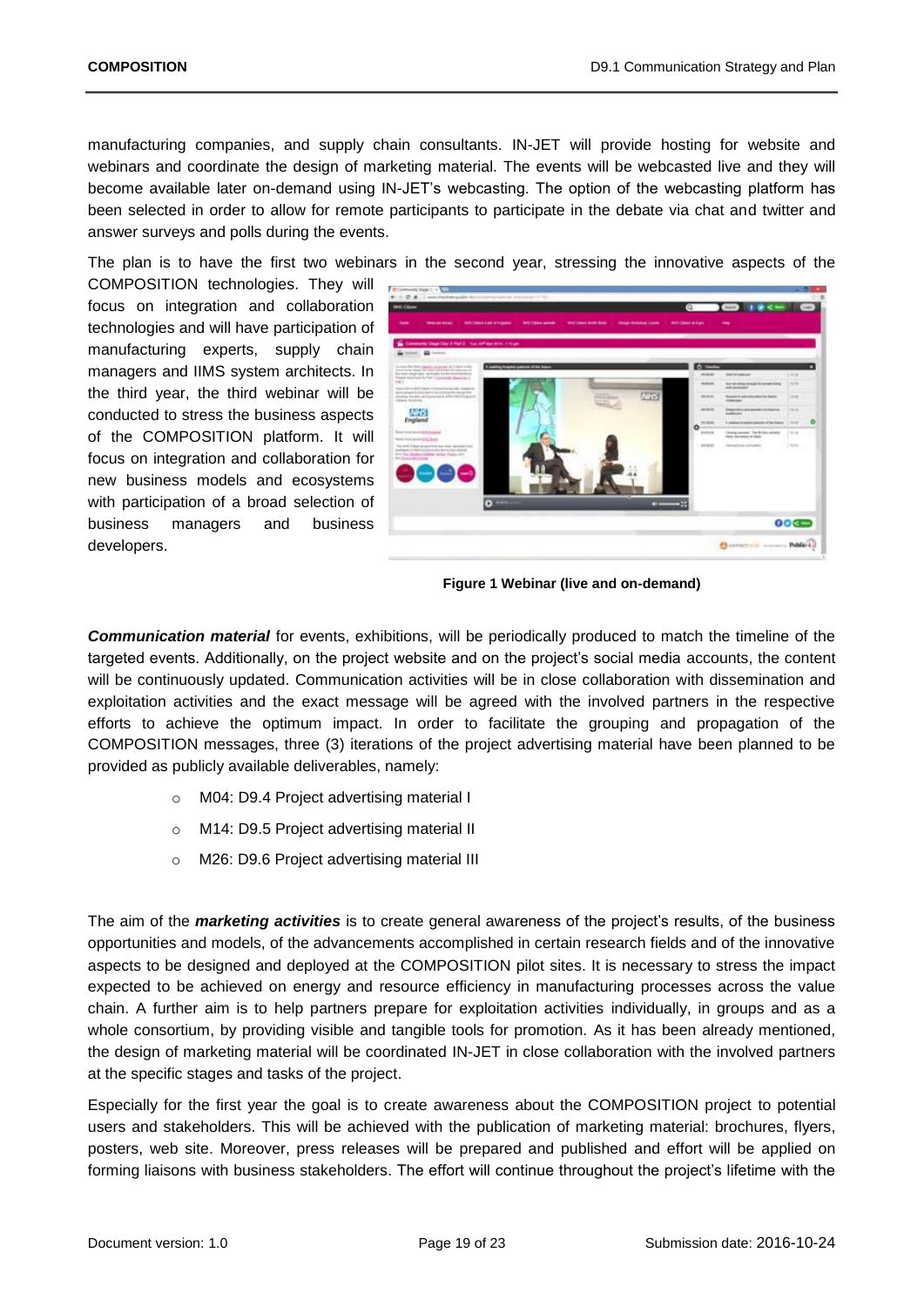appropriate updates and modification of the marketing material, keeping in mind that each marketing tool will be construed to the exact target group as described in Chapter 3.

A preliminary *leaflet* will be produced during the first 3 months of the project in order to disseminate the objectives and the expected results and impact of the project. Two *posters* will be designed for use in tradeshows and workshops. Finally, a pre-commercial *brochure* will be developed in the beginning of the third year, when the methods and components of COMPOSITION are known. After the first demonstrator has been successfully build, a *video* will be made for distribution to the general public and the industrial community. Further small videos will be produced in the course of the project. The project will also produce four *newsletters* describing the results obtained in the project and planned activities. *Press releases* will be issued ad-hoc in relevant languages, depending on the project's progress. A press release is prepared to announce the start of the project. Each partner organisation will issue the press release locally, customised to their main audiences.

The project measures the effects and impact of communication and dissemination by using quantitative and qualitative measures. The project has defined a set of relevant quantitative KPIs to measure impact, some of which have been presented in this chapter. The proposed time schedule towards the achievement of the KPIs is given in D9.3 together with the rules for giving advanced notice to other beneficiaries, when they are explicitly mentioned in project publications, as well as the timeline for the preparation of the communication and dissemination material.

Besides these KPI, the project will closely monitor and record results generated from communication and dissemination activities such as feedback from events, interviews, visits to the project website, press coverage and business opportunities.

## <span id="page-19-0"></span>**4.2 Internal communication**

To ensure maximum impact of COMPOSITION it is important to consider communication and dissemination in everything that the project does and communicate and coordinate these activities within the project. It is necessary to ensure effective internal communications on: a) Day to day communications, b) Project Meetings, and c) Reporting.

For the *day to day communications*, FIT has already installed a web-based project extranet to support collaborative working. It contains workspaces for partners and file sharing, a tool to manage project requirements and innovations, and a web-based *Wiki* space, allowing participants to work cooperatively. *BSCW* is used as collaborative knowledge repository, together with an evolving design pattern library that is customizable to the project's needs. Regarding the Wiki framework, Confluence has been provided as an intuitive platform for collaborative document editing. As it is also reported within WP1, the Coordinator also provides infrastructure for the convenient operation and administration of *mailing lists*.

Apart from these, day to day communications include *teleconferences* using the various means available by the partners. A *calendar* for planned meetings has been set up, where it is suggested that all meetings involving two (2) or more partners are registered, in order to monitor the frequency of communications, improve collaborations, as well as to facilitate project management reporting.

In the *email* exchanges it is recommended that all partners indicate in the subject: [COMPOSITION] T (Task) or WP (Work Package) or D (Deliverable) and the matter of interest. For example an email to share information about the internal communication specifications would be entitled as follows.

[COMPOSITION]: D9.1 Internal communication specifications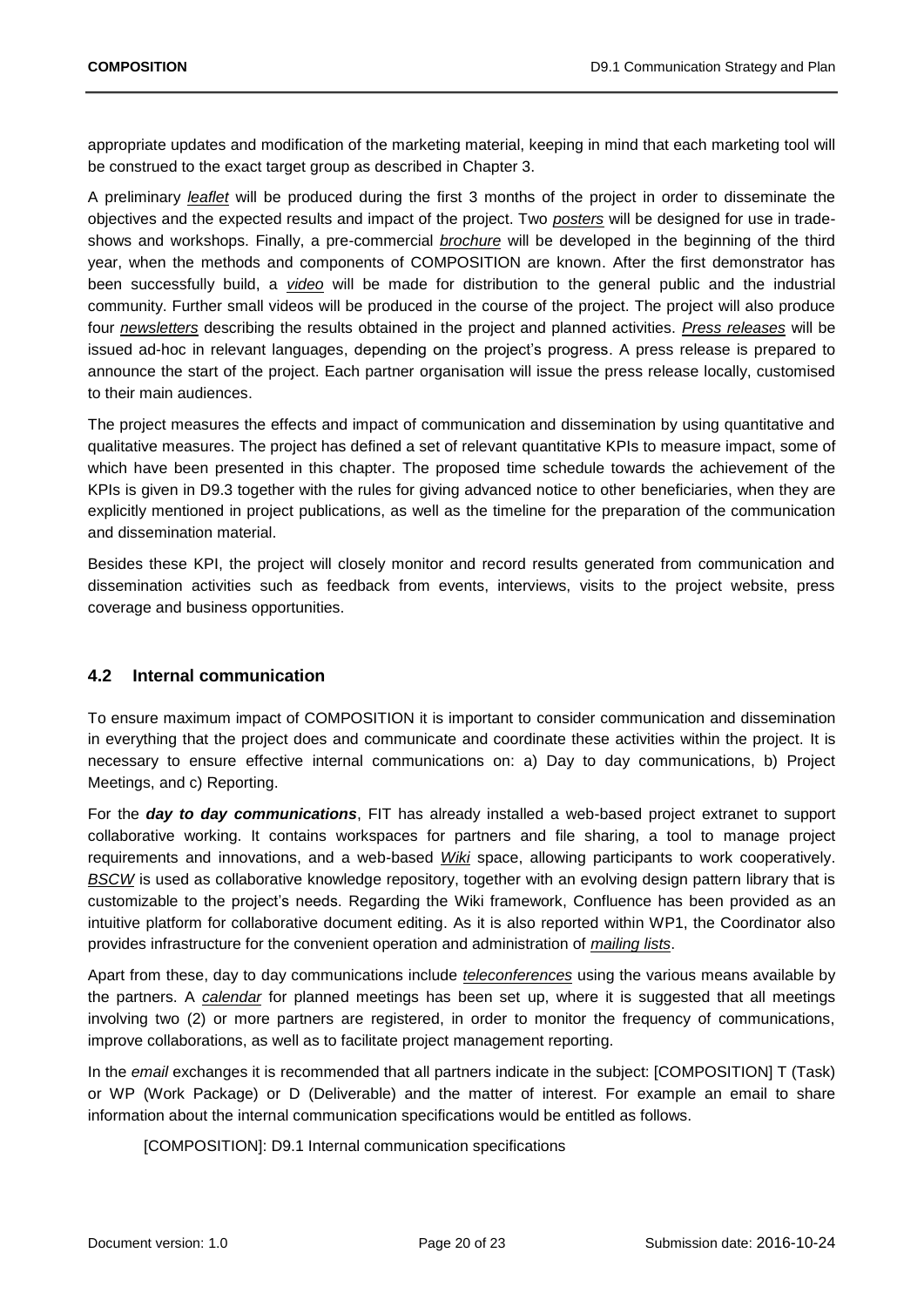The Coordinator and the partners have certain obligations and rights in what concerns the *Project Meetings*, as described in the Consortium Agreement and they will be continuously reported throughout the project.

In terms of the *Reporting*, specific templates have been prepared and distributed to the partners and a peer review process of all deliverables is described also within WP1 outcomes.



The more formal obligations and responsibilities when communicating and disseminating the project results are covered in *D9.3 Dissemination Strategy and Plan*.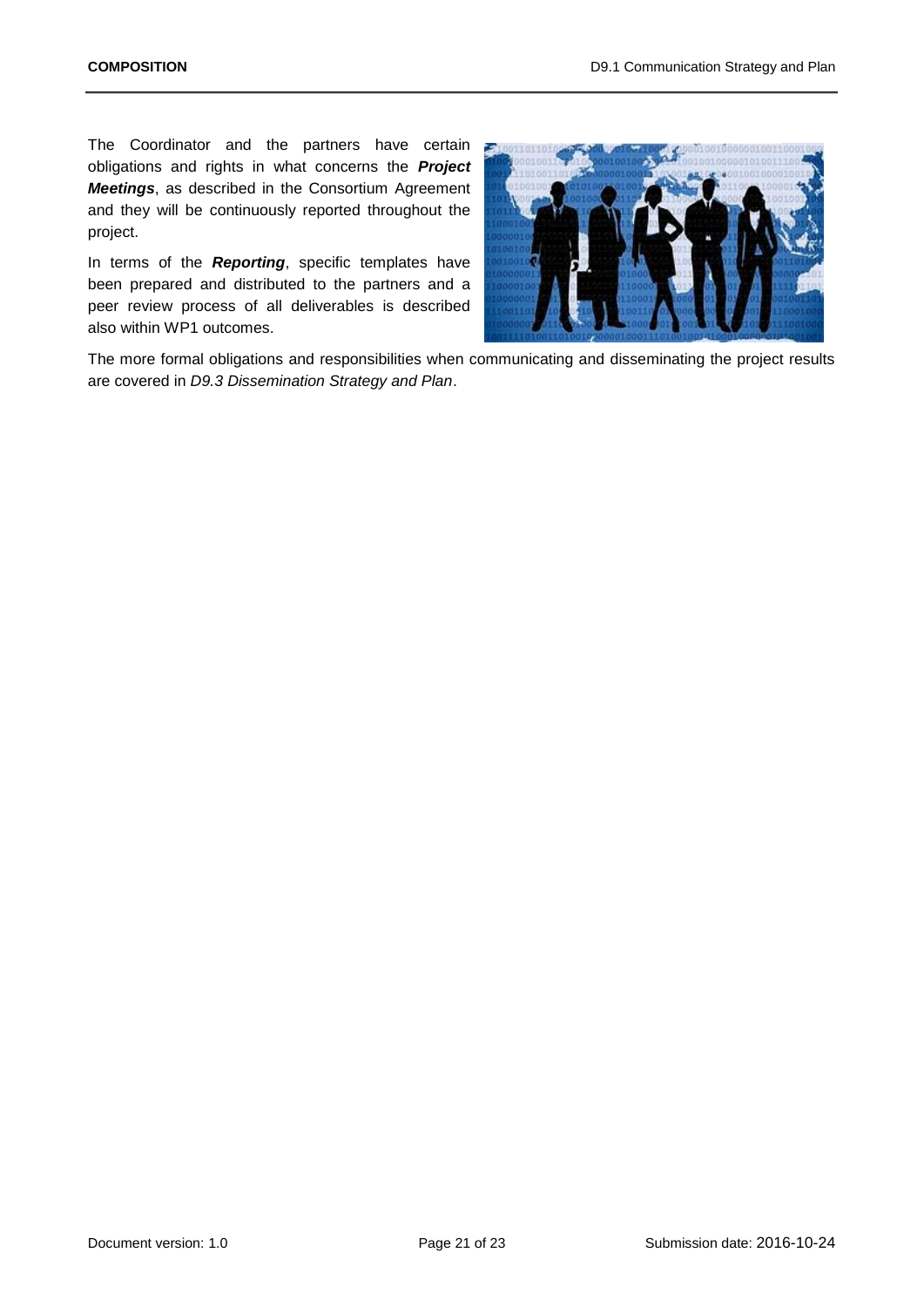## <span id="page-21-0"></span>**5 Lists of Figures, Tables and Abbreviations**

## <span id="page-21-1"></span>**5.1 Figures**

## <span id="page-21-2"></span>**5.2 Tables**

## <span id="page-21-3"></span>**5.3 Abbreviations**

| Abbreviation     |                                            |
|------------------|--------------------------------------------|
| <b>CSR</b>       | <b>Corporate Social Responsibility</b>     |
| D                | Deliverable                                |
| DG               | Directorate General                        |
| EC               | <b>European Commission</b>                 |
| EEN              | <b>Enterprise Europe Network</b>           |
| EU               | European Union                             |
| H <sub>2</sub> M | Human to Machine                           |
| HMI              | Human Machine Interaction                  |
| <b>ICT</b>       | Information and Communication Technologies |
| <b>IIMS</b>      | Integrated Information Management System   |
| IoT              | Internet of Things                         |
| <b>KPI</b>       | Key Performance Indicators                 |
| M                | Month                                      |
| M2M              | Machine to Machine                         |
| <b>MES</b>       | <b>Manufacturing Execution Systems</b>     |